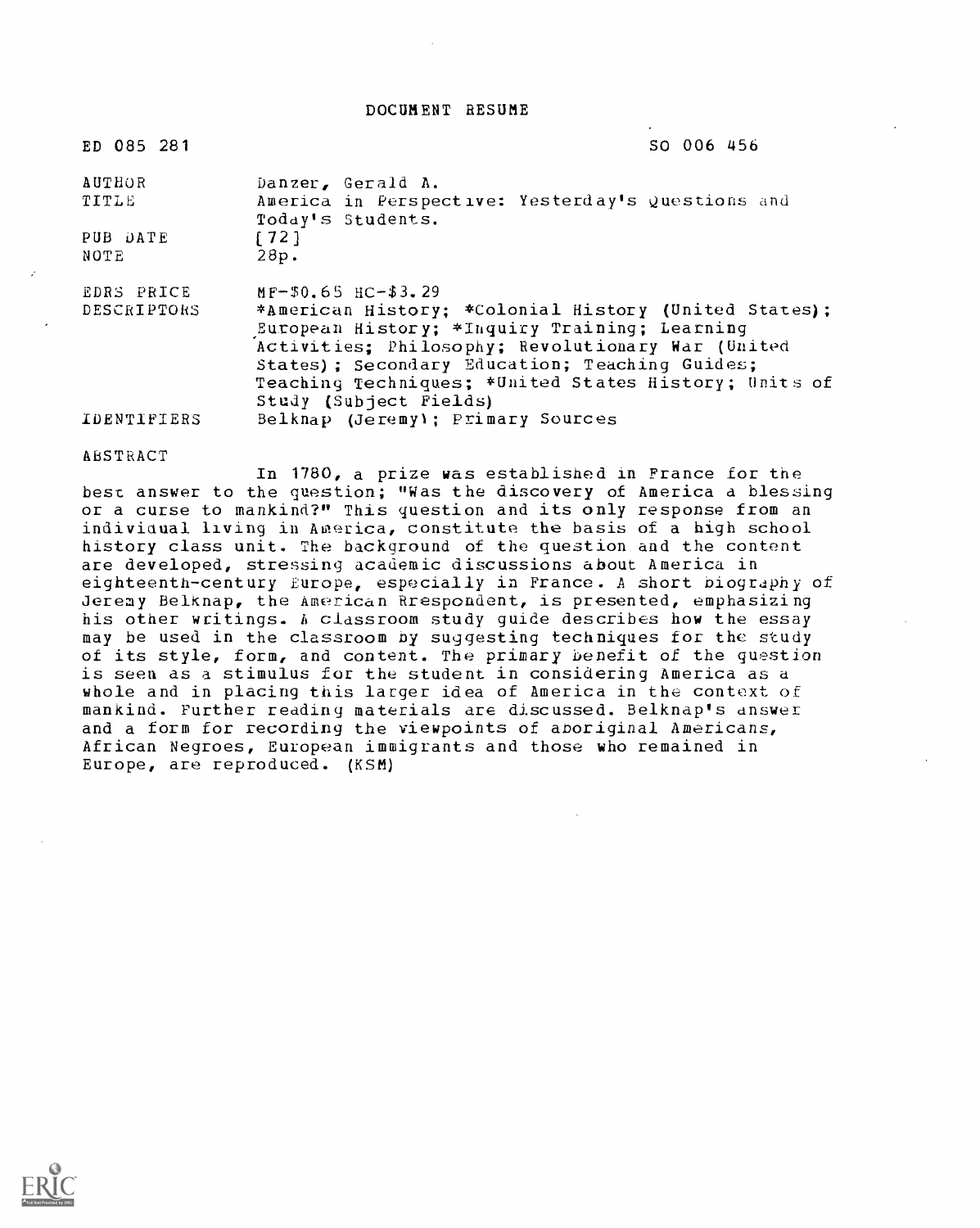AMERICA IN PERSPECTIVE: YESTERDAY'S QUESTIONS AND TODAY'S STUDENTS

US DEPARTME NT OF HEALTH.<br>EDUCATION & WELFARE<br>NATIONAL LASTITUTE OF

 $\overline{\phantom{a}}$ 

NATIONAL INSTITUTE OF<br>THIS DOCOMENT - MAS BEEN REPRO<br>THIS DOCOMENT - MAS BEEN REPRO<br>DOCED EXACTLY AN NECTLATORION<br>OUCED EXACTLY AN INSTITUTE<br>OUCED EXACTOR OP NARATORION<br>ATHOLIC DO NO NA CANA INSTITUTE OF<br>ATHOLIC DO NO, NA

Gerald A. panzer Associate Professor of History University of Illinois at Chicago Circle Chicago, Illinois 60680

د. د

 $\frac{1}{2}$ 

#### TODAY'S STUDENTS

The question was simple. "Has the Discovery of America Been Useful or Hurtful to Mankind?" The answers, of course, have been complex, especially if one encompasses the two centuries during which this querry has agitated thoughtful minds. Today's students may find it helpful to tap the reservoir of reflection which has collected behind this simple question. Perhaps they might agree with a student at Forest View High School: "It made you face something that you are not asked to answer in any other course."

Like his -classmates, Jim had not only considered the question but had read an important answer to it published in 1784 by a Boston clergyman. We will get to the answer, its author, and the occasion of its writing shortly, but first listen to some of Jim's classmates. 1

"The essay helped me a great deal in thinking about the American dream," noted one. Another related how reading o.le person's considered answer provided a "complete view" which focused the class's discussion and helped it to decide which issues could profitably be linked together and which ones were important enough

FILMED FROM BEST AVAILABLE COPY

 $\sim$  -4

08528

 $\Box$ لىك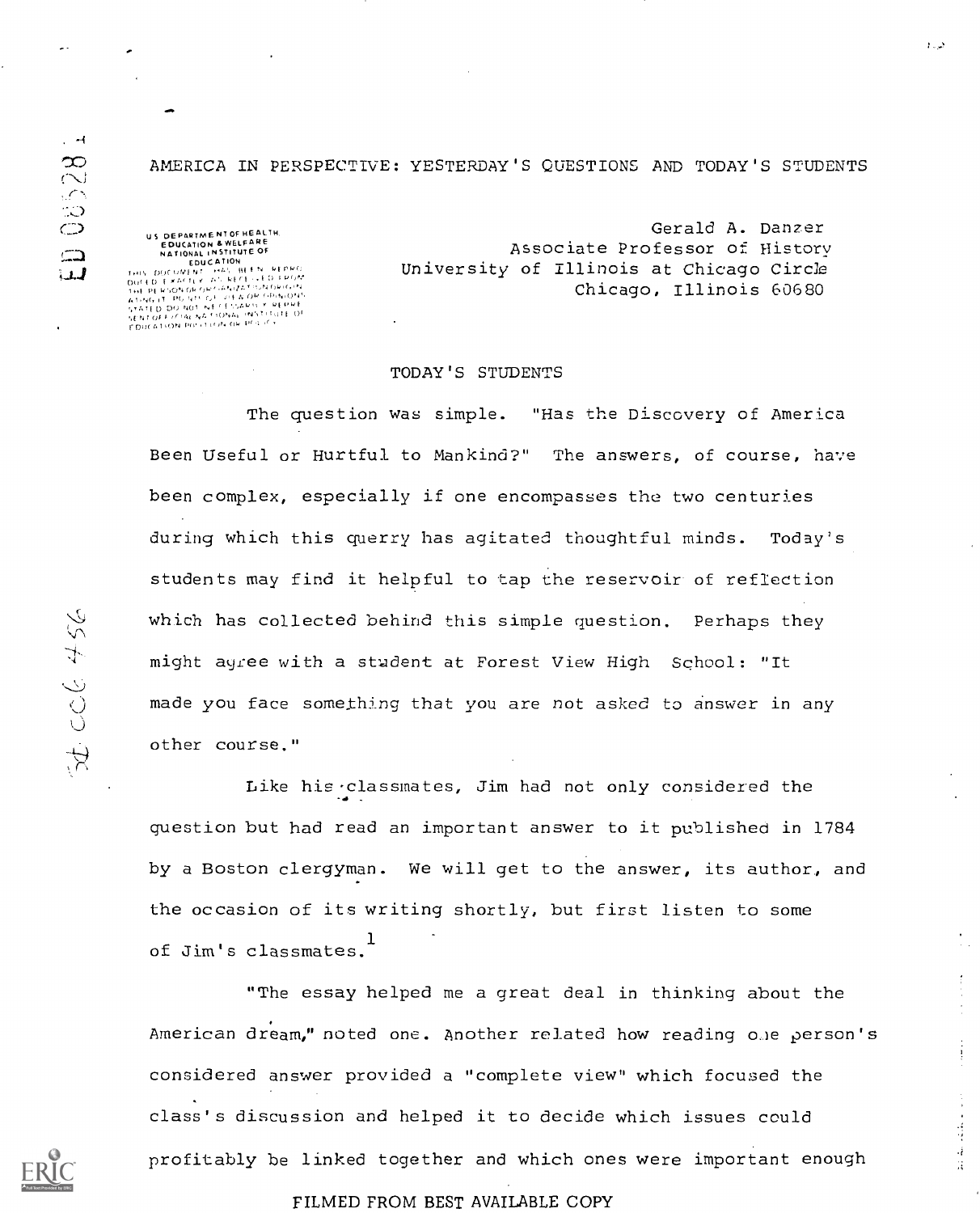for extended consideration. "It is good to get away from the history hook," added a third student. A classmate, however, complained about the advanced vocabulary and the difficult reading. He had to read the eighteenth-century essay three times before getting the idea! (Which, the teacher might have pointed out, is much faster than most of us can handle the twentieth-century prose on the income tax forms.) The concern about readability is, however, a central concern in using primary sources in any social studies classroom. It is a problem which each class will have to handle in its own way.

## THE QUESTION

Now, back to the question. It has its specific origins in France. In 1780 the Abbe Raynal established a prize at the Academy of Lyon for the best answer to his querry, "Was the discovery of America a blessing or a curse to mankind? If it was a blessing, by what means are we to conserve and enhance its benefits? If it was a curse, by what means are we to repair the damage?" $^{\mathrm{2}}$  -Eight published essays were written in response to this contest and a similar one sponsored by another French academy. All of these essays were written in French and four concluded that the discovery of America was helpful while the other four concluded that it was a curse. Condorcet's famous essay on the influence of the American Revolution was the most notable among those that con-3 eluded that America was helpful. A ninth essay, hitherto neglected is the one which the students at Forest View High School read. It



 $-2-$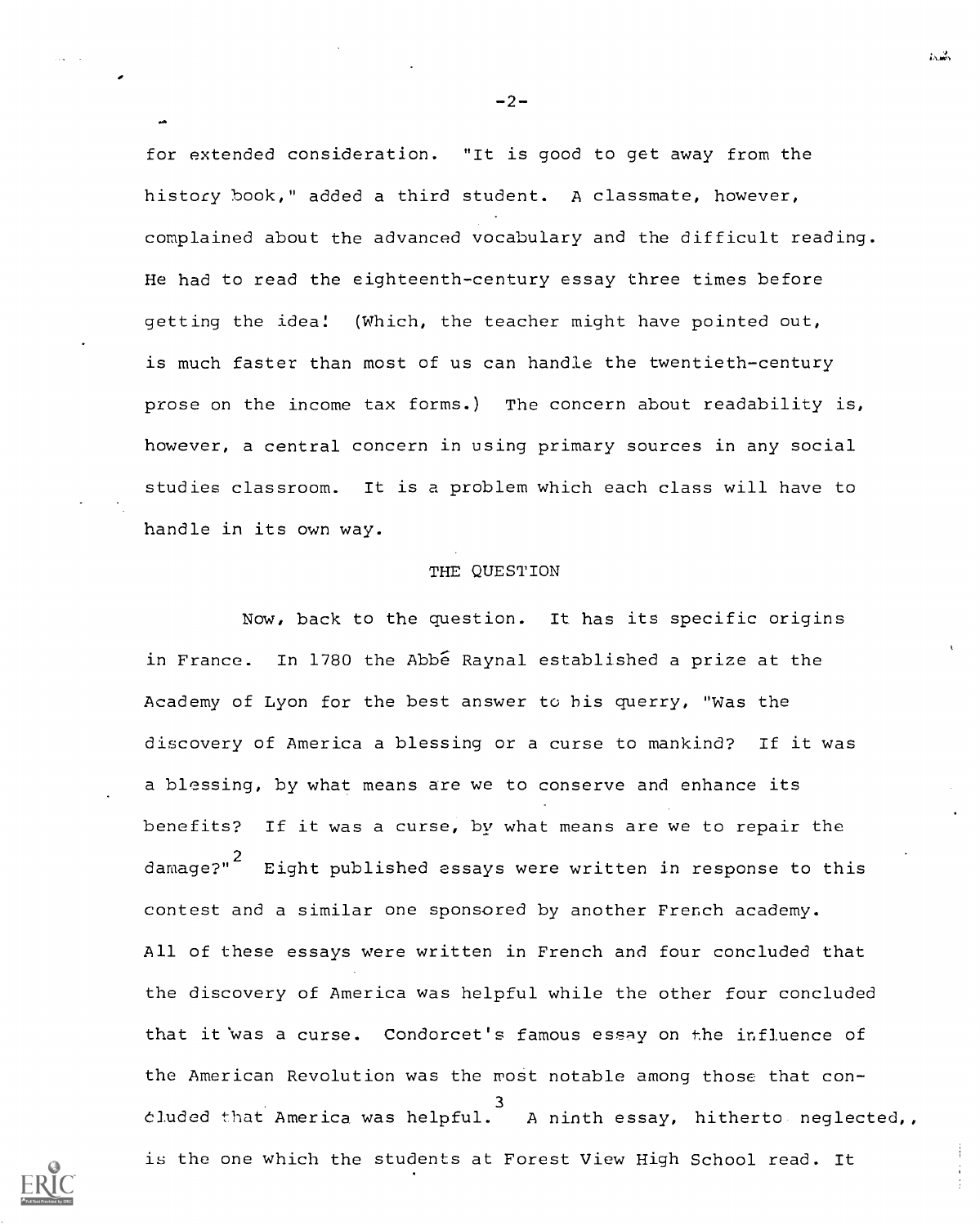is, as far as I know, the only contribution to this discussion by an American. Apparently, the author never submitted it to the contest, but simply circulated it around Boston and later published it in a local magazine. By the way, no essay was considered sufficiently worthy to receive the prize for the contest. Perhaps the American would have won the prize of 1200 liyres if he had sent it in.

The question also has a general background. It is part of an extended discussion about America in eighteenth-century Europe and especially in France. The Abbe Raynal, sponsor of the contest, contributed one of the most substantial works to this discussion, A Philosophical and Political History of the Settlements and Trade of Europeans in the Two Indies, first published in 1772 and available in perhaps 50 editions by 1800. $\frac{4}{\pi}$  This long, discursive, encyclopedia rested on several contemporary ideas about the New World. The first was the Comte de Buffon's theory on the degeneracy of animals in the New World. He reasoned that due to a combination of circumstances animals brought from Europe to America invariably went into a state of physical decline. His notion found support among other scientists, including Peter Kalm, a Swedish botanist, and the Abbe Corneille de Pauw, who thought that America was a "wet" continent recently emerging from the flood. And, as everyone knew, a damp climate was most unhealthful. But there was more at stake than just animals. Montesquieu and other contemporary thinkers believed that there was a definate relationship



 $-3-$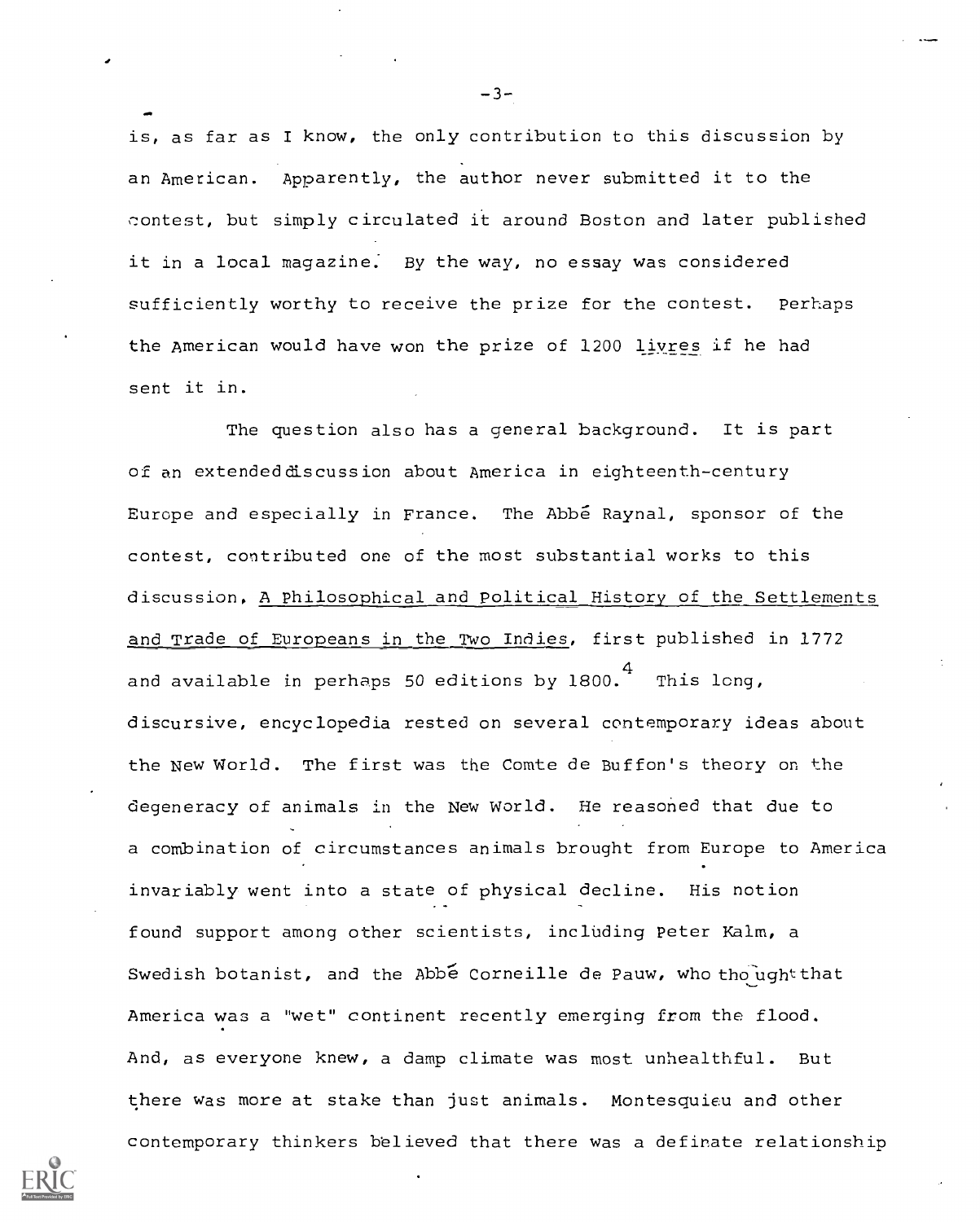between climate and men's physical and mental state. If animals degenerated in the New World, how about men?

To these ideas Raynal added his own theories on colonization. He regarded colonies as "contrary to nature" and looked upon the European settlements in America as a great misfortune. Perhaps it was just as well that France lost most of her American colonies in the Great War for Empire, 1754-1763. Indeed, as a Frenchman, Raynal had no trouble extending the American degeneracy thesis to the English settlements in America.

Then something happened. The Stamp Act, the Boston Tea Party, Lexington, Concord, and the Declaration of Independence turned around the French perception of America. No longer was it English America and a degenerate fragment of Europe, but now it was the United States of America, an ideal republic of religious, political, and economic liberty. By 1781 Raynal had completely changed his view of the United States. Now he paid tribute to his American friends, Benjamin Franklyn, John Adams and others by referring to their new nation as an example for Europe, "an asylum of liberty" and the "birthplace of enlightened civilization." It was at this point that he decided to sponsor his contest.

Anyone wishing to submit an essay to the Academy of Lyon could take one of three approaches, each one amply supported in the literature of the day. (1) Following Buffon, he could say that America was physically and therefore also culturally degenerate. (2) Or he could listen to the American rhetoric about the U.S. being

-4--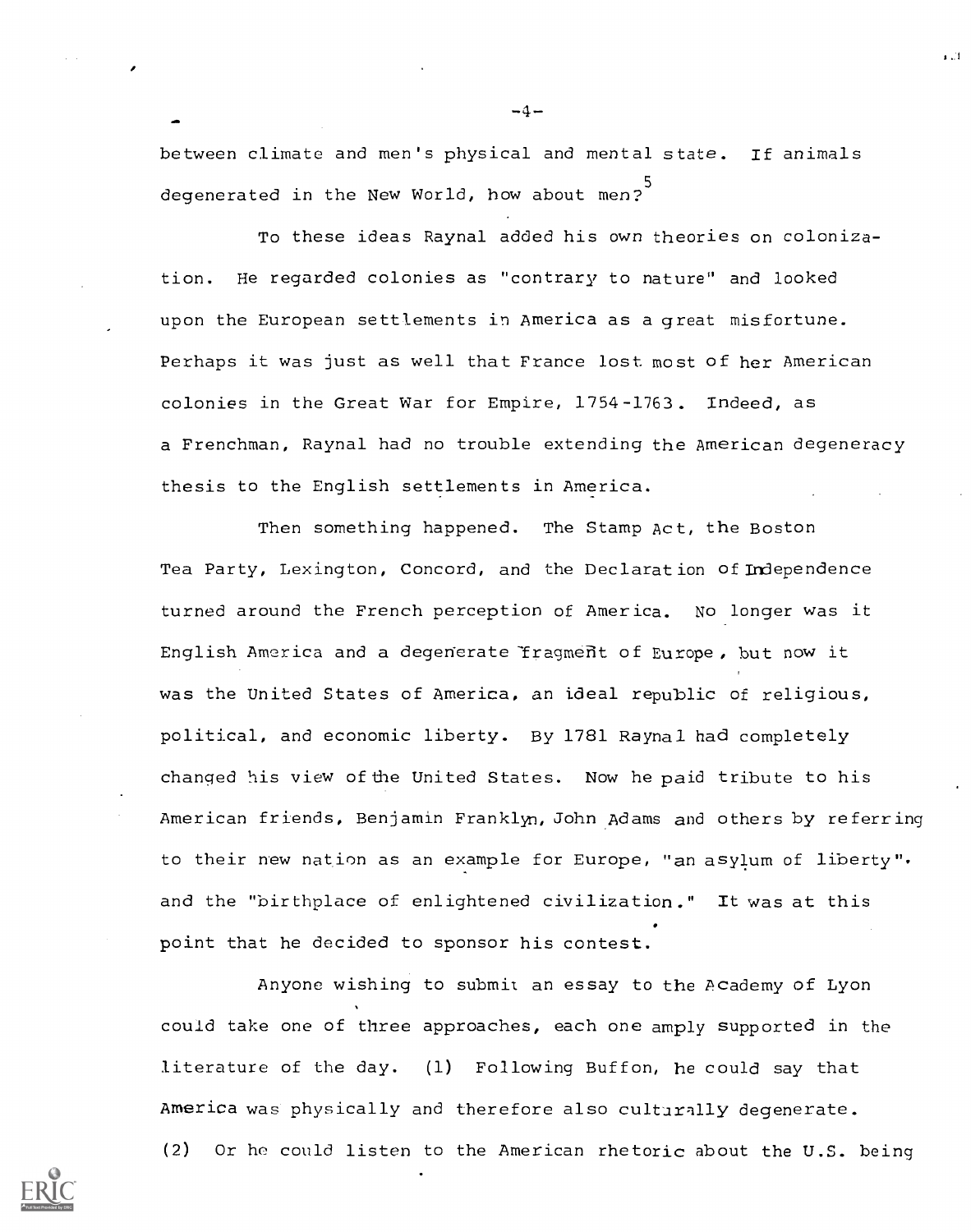a spearhead in the drive to an enlightened and just social order. Or, (3) he could follow some other theorists and hold that America was a cancerous growth threatening the health of the mother continent. The focus in this approach might be on Spain rather than England for the usual explanation for Spain's rapid decline in power and ner<br>prestige was the sapping of t<del>he</del> strength by an overseas empire.<sup>6</sup>

# JEREMY BELKNAP

It is not difficult to guess which tack the American author took. Jeremy Belknap was a Congregational clergyman who is remembered today by his voluminous writings and because his viewpoint so well reflected his times. He was a child of both the Enlightenment and the American Revolution.

His life profile follows a straight pattern. He was born at Boston in 1744 when the colonies were involved in King George's War. He died in 1798, when John Adams was president of the United States and the Alien and Sedition Acts were being passed. His father was a leather dresser and furrier, merchant which placed the Belknaps -10./ nt Jetcir.y to in the upper middle class. As such, he attended Harvard where his thesis in 1765 was the negative response to a standard academic question, "Did Adam Have an Umbilical Cord?" Later, because he went on to pursue better questions in his writings, Harvard granted him an honorary doctorate in 1792 and placed him on its Board of Overseers.

After leaving Harvard, and its wisdom on Adam's naval, Jeremy



 $-5-$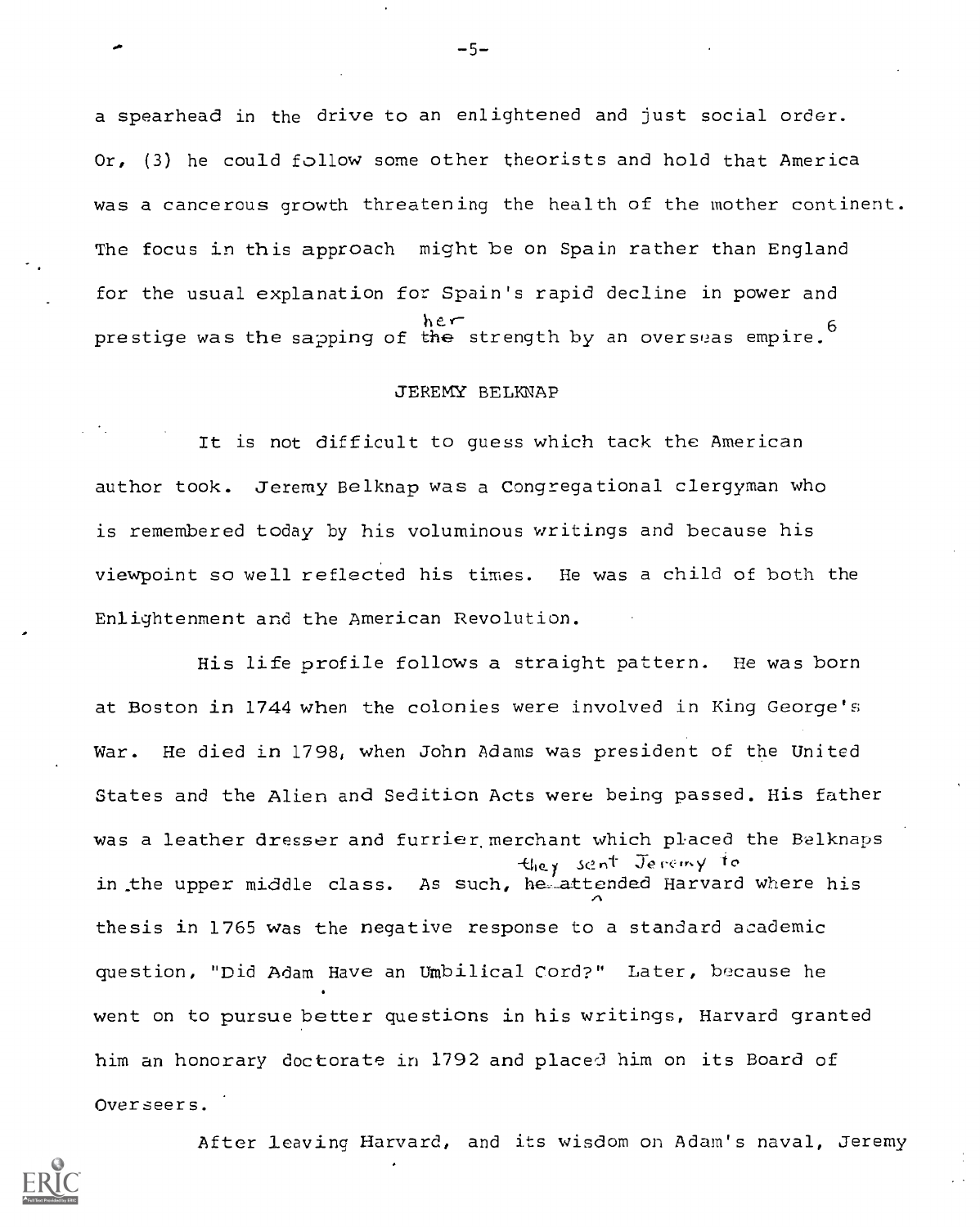Belknap taught school, studied for the ministry, and for twenty years, from 1766 to 1786, was pastor of the church at Dover, New Hampshire, then on the pioneer fringe of civilization. Throughout these two decades, Belknap advocated the patriot cause with great vigor. After Lexington and Concord, when New Hampshire troops set off for Boston, he was appointed Chaplain of the Militia. He could not serve, however, for he was much overweight and never in robust health. After the Revolution, Belknap resigned his pulpit because of a local salary dispute and moved to Boston. one suspects that he wanted to be closer to the center of action.

From 1787 until his death in 1798, he was the pastor of Boston's Federal Street Church, which he developed into a center of public discussion. Indeed, the convention which ratified the Federal Constitution in Massachusetts was held in Belknap's church. As a leading figure in Boston intellectual circles, Belknap became associated with many literary and cultural projects. His chief monument is the Massachusetts Historical Society, which he proposed in 1790 and helped to found in 1794. It was the first historical society in America.

Today, however, those of us who are not members of the Massachusetts Historical Society remember Belknap primarily for his writings. Foremost among these is his celebrated History of New Hampshire, issued in three volumes in 1784, 1791, and 1792. It is still considered a model state history because it is built on an intimate knowledge of the state and a feeling for the place.

-6-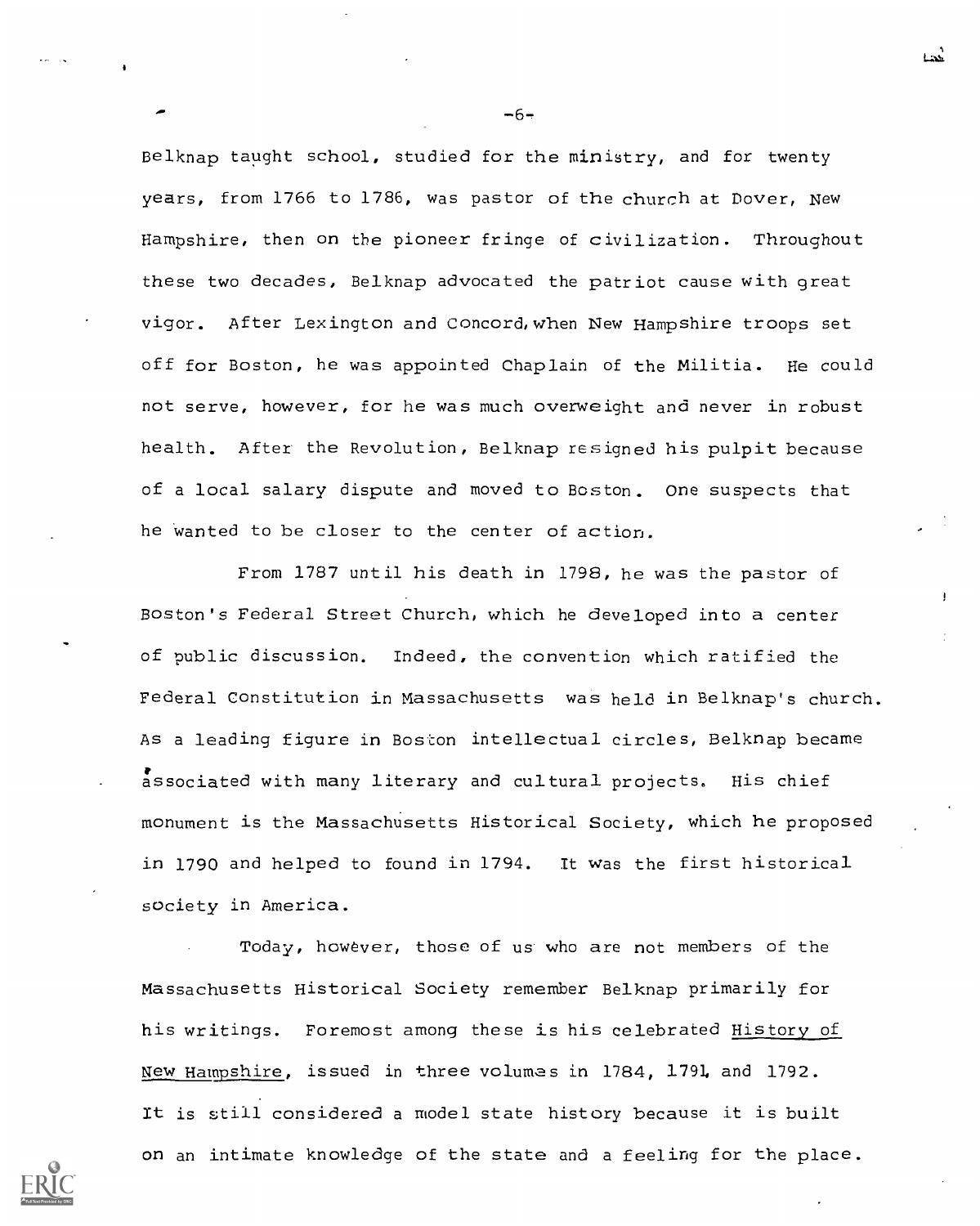Full of local details, it is also informed by larger questions and general ideas. Indeed, Alexis de Tocqueville found it a most useful study in his consideration of the  $\hbox{!}\,$  merican character.  $'$ The wide scope of the History and the range of its interests are attested to by the modern reprint edition, which appears in a "Sources of Science" series because of the book's distinguished contributions 8 to geography. The underlying thesis of the <u>History of New Hampshire</u> is that one understands a society by noting how it has adapted to its historical situation and geographical environment.

Belknap also wrote The Foresters, a humorus allegory on the early settlement of America, and two volumes of American Biography, which became an early "standard work." Many of his sermons were printed, including a collection on the Life of Christ. In the same year, 1795, Belknap issued his Sacred Poetry, which became the most popular hymnal in New England for almost forty years. Among his other pamphlets is a noted 1792 oration in commemoration of the discovery of America by Columbus. And then there is our essay which appeared in the Boston Magazine of May, 1784.

# CLASSROOM STUDY GUIDE

How might this essay be used-in the classroom? The first problem one must face is vocabulary. Unless the students are very advanced, some specific help in vocabulary is going to be necessary. Most of the difficult words in the following text are defined in the footnotes to aid teachers who might wish to photocopy the essay

for student use. However, once this barrier has been hurdled, the

 $-7-$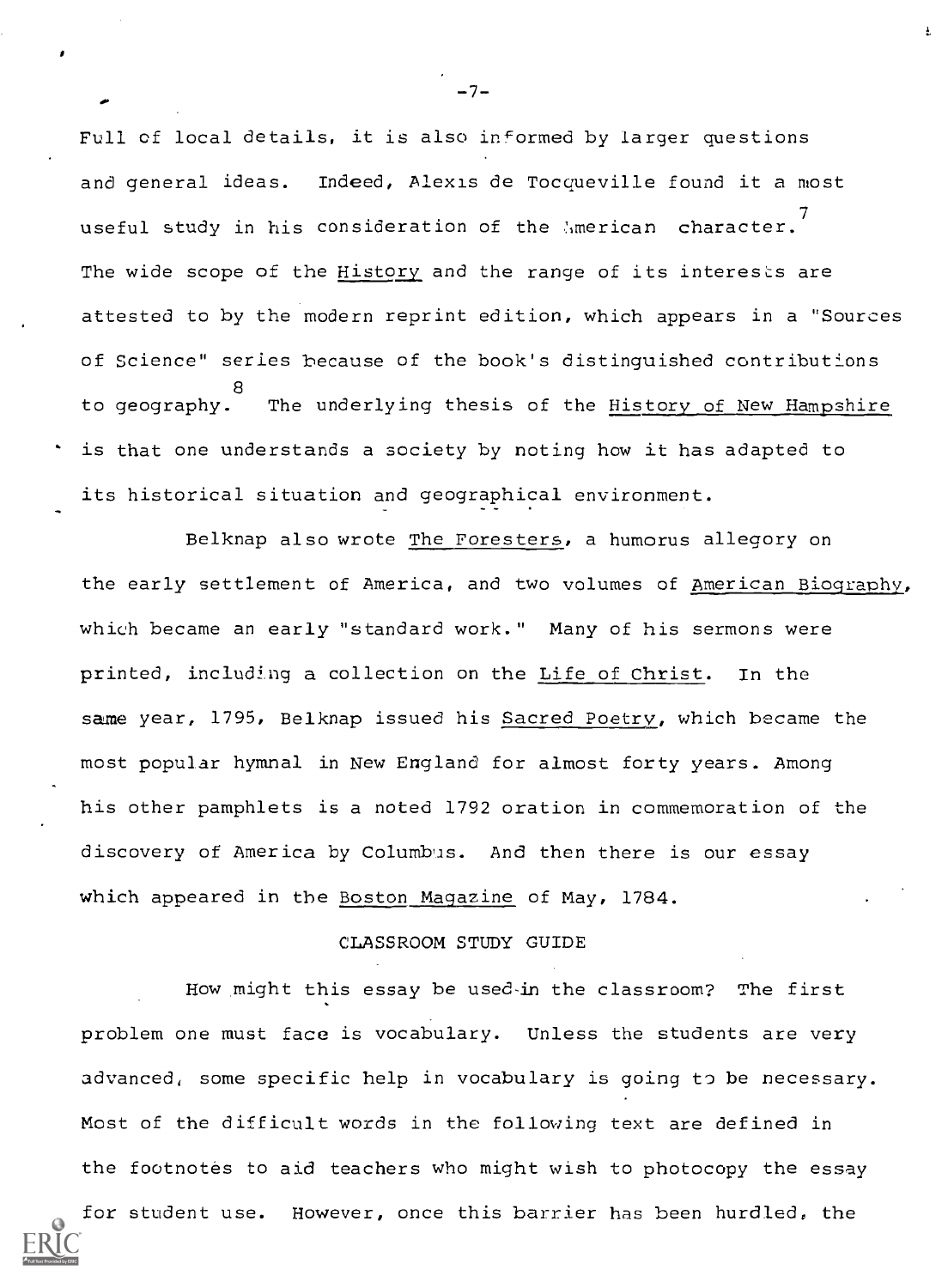students can profitably view the essay as a whole. Their first task should be to extract the thesis. Maybe this can be done by asking for a one paragraph summary of the entire essay. Or, if time permits, perhaps a debate could be arranged on the central question. Note that both pro and con materials will be found in Belknap's answer.

The second major opportunity presented by the essay is an appreciation of its form. Perhaps, the class as a whole could work out the outline for the essay. Indeed, such an exercise would be-useful-to help students recognize the logical structure of an essay: introduction, major divisions, marshalling of the evidence, and conclusion. Again, the footnotes and the accompanying chart attempt to provide some guidelines to the organization of the essay.

Beyond this, the content of the article builds a useful understanding of the Enlightenment and America's image in 1784. Specific content questions might be in order here. How does Belknap's article reflect the major themes in early American history? What are his attitudes toward mercantilism, Roman Catholicism, native American Indians, slavery, and immigrants. What is the basis of his objection to the lumbering trade? This last question will help students grasp the agrarian myth: the supposed dependence cf the American way and virtuous living on farming, regular work, and perscnal independence.

Perhaps, it would be useful to consider how the question was framed: What is the implie Jefinition of discovery? Why did



 $-8-$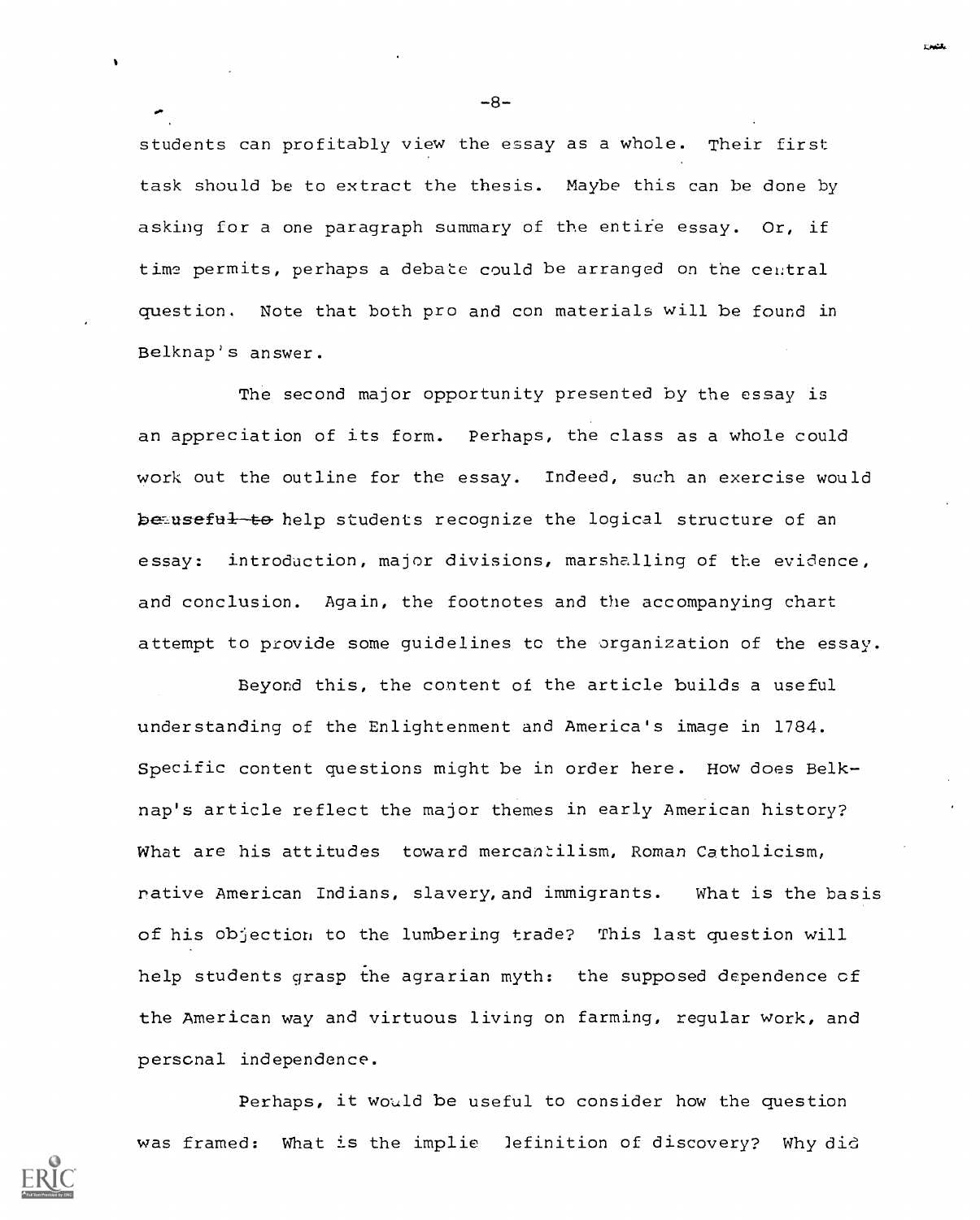Belknap change the "blessing or a curse" parallel to "useful or hurtful?" Is there any difference? Why is mankind the focus of the question?

concentrate Another approach would be to focus on the conclusion of the essay. How does it reflect the American "sense of mission?" What does the author conceive this mission to be? To provide a more contemporary focus, students will probably want to bring the answer up to date, perhaps even to contribute their own essay. Indeed, they might even want to use the categories Belknap has established. Beyond that, they will want to evaluate the ouality of Belknap's answers and the way in which his organization has helped him to address the question. Some class time might be usefully spent on the mechanics of considering a question and composing an an essay as essay. Surely, this is one advantage of using this-type-of primary source material in the classroom.

The primary benefit, however, is the way in which the question forces the student to consider America as a whole and to place this larger idea of America in the context of mankind. By searching for the larger picture, it is a useful way to begin or to end a course ii, American History. Also, the question has an enduring quality. The answers will never be final, nor will the case ever be closed. The contest is still open. Thank you, Mr. Raynal. Thank you, Mr. Belknap.



 $\mathbf{r}$ 

-9-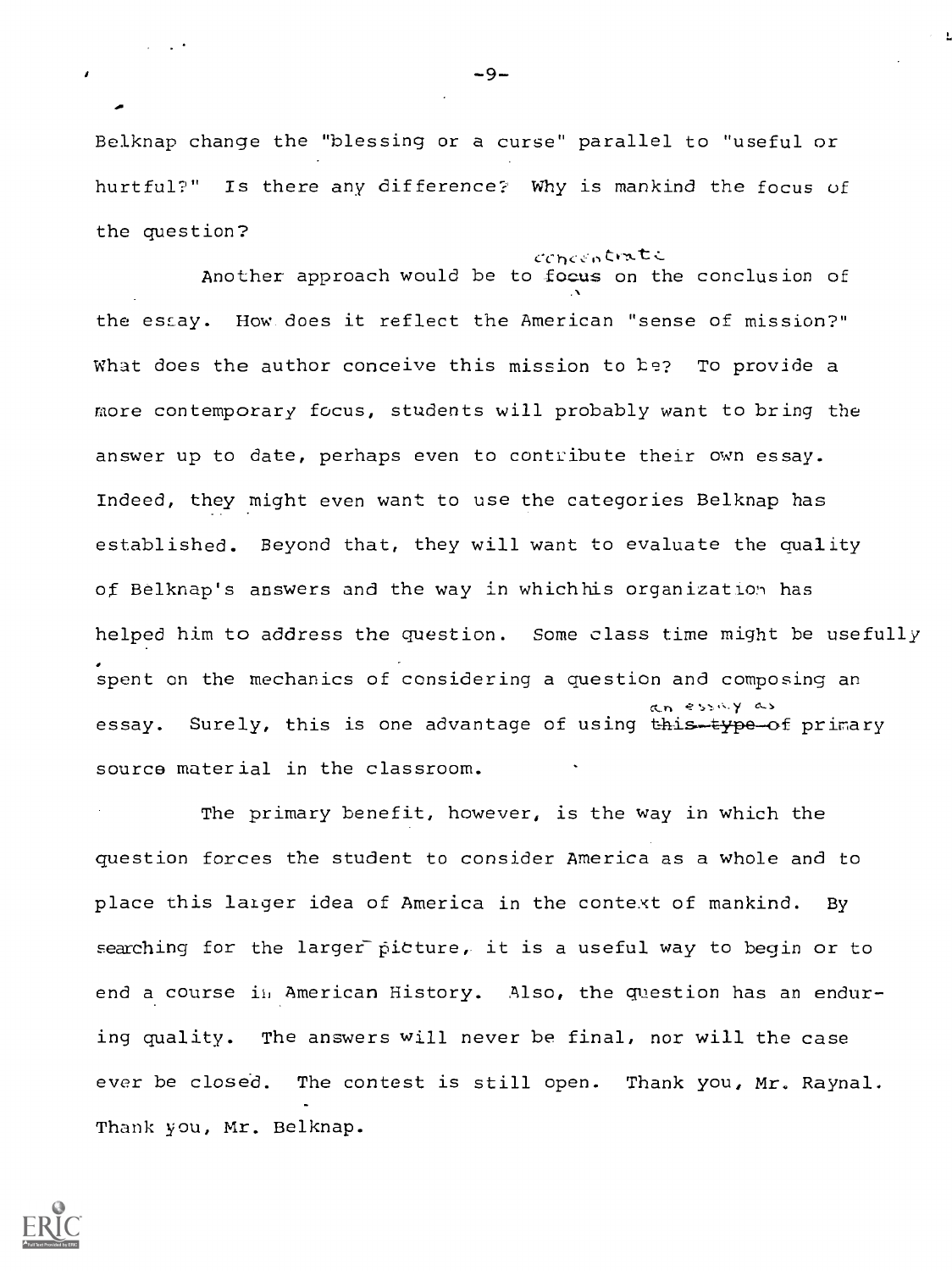#### FOR FURTHER READING

t

Students and teachers who wish to pursue these matters further will want to consult three excellent books. For general background, J.H. Elliott's The Old World and the New, 1492-1650 (New York: Cambridge University Press, 1971) is a brief survey of the impact of America on Europe which begins by noting Raynal's famous essay contest. Durand Echeverria picks up where Elliott leaves off in his Mirage in the West: A History of the French Image of American Society to 1815 (Princeton: Princeton University Press, 1957). Raynal is one of the central characters in this study. Henry Steele Commager and Elmo Giordanetti nave conveniently gathered extracts from the writings of Buffon, de Pauw, Raynal, and their colleagues in Was America A Mistake? An Eighteenth-Century Controversy (New York: Harper & Row, 1967). Unfortunately, none of these works seems to be aware of Belknap's contribution to the discussion. For Jeremy Belknap, the only convenient source is the summary of his career in the Dictionary of American Biography.

Among the periodical literature, Henry Steele Commager has summarized the content of his book in "Was America a Mistake?" Horizon, IX (Autumn, 1967), 30-33, 113-118. Joyce Appleby's "America As A Model For The Radical French Reformers of 1789," William and Mary Quarterly, XXVIII (April, 1971), 267-286, is a recent scholarly contribution to a voluminous literature.

 $\mathcal{I}_h$ 

On the idea of America, Howard Munford Jones, 0 Strange New World: American Culture in the Formative Years (New York:

-10-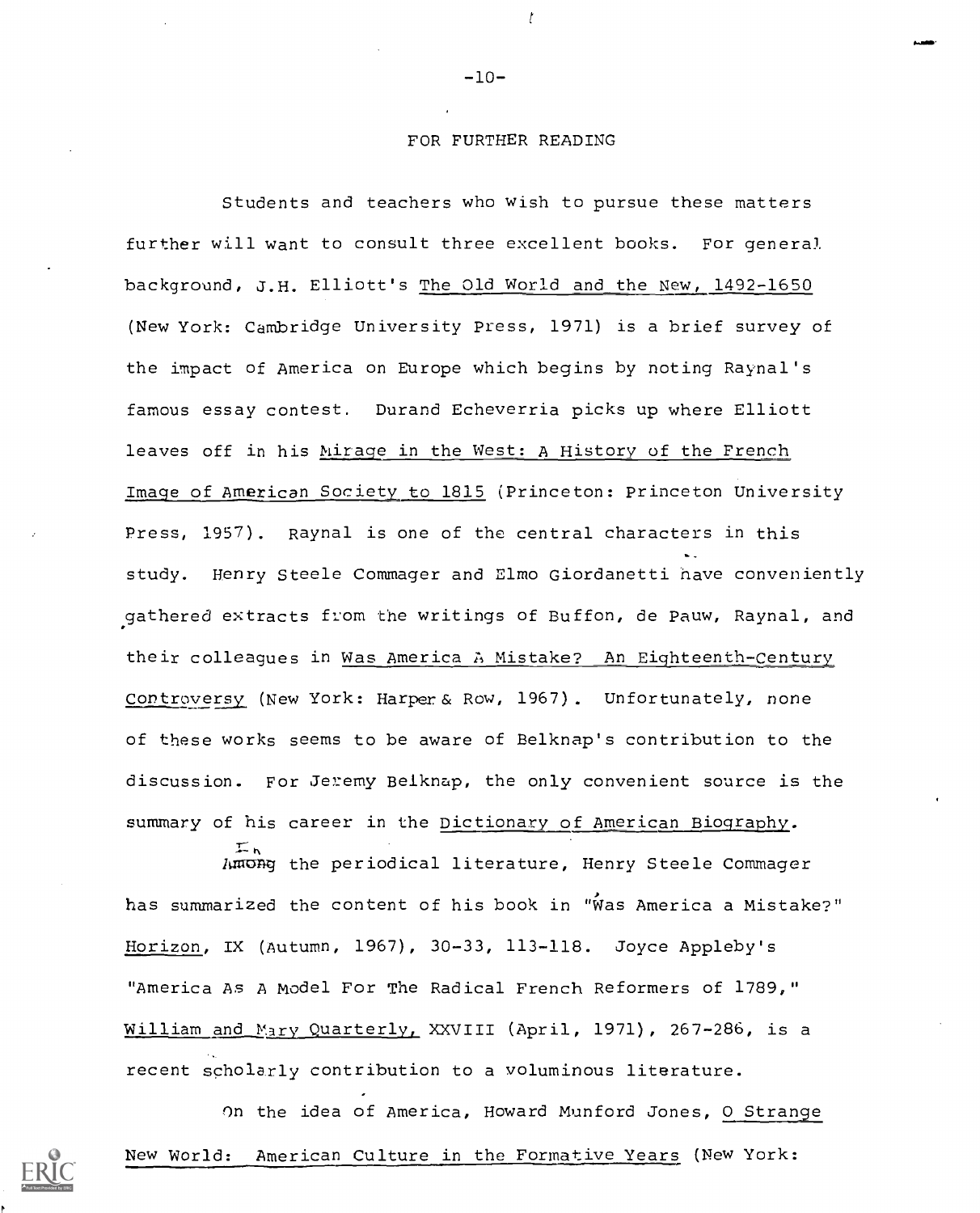فللمرد

Viking press, 1964), is the outstanding work. G.D. Lillibridge has collected a wealth of material in his The American Image: Past and Present (Boston: Heath, 1968).

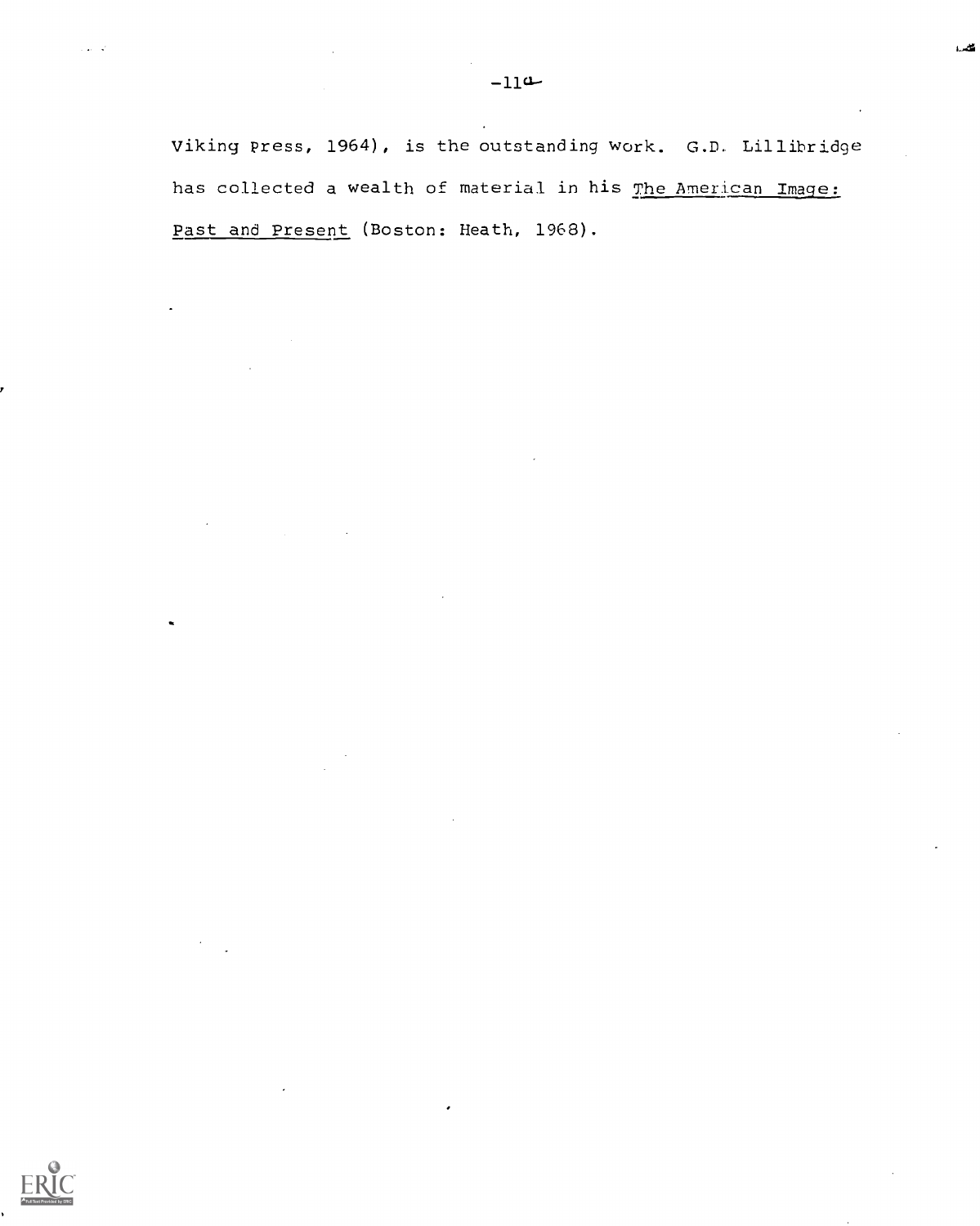Has the Discovery of America Been Useful or Hurtful to Mankind? ...nee sit Lerris Ultima Thule. Seneca.

q. Has the discovery of America been useful or hurtful to mankind?

In answering this question, mankind must be considered either in a general view, or as distinguished into several classes, viz.

The emigrants from Europe and their posterity, the inhabitants of the Old World, the Aboriginal Americans, and the Negroes of Africa and the advantages or disadvantages, either COMMERCIAL, POLITICAL, OR MORAL, which have arisen to each class, must he definitely stated.

To mankind in general, considered as subjects of their Creator, and observers of his works, it may be said, that the discovery of America has produced benefits of a philosophical kind. It has given them more sublime apprehensions of the work s of God, by leading them the better to understand the frame and balancing, of the terraqueous<sup>13</sup> globe, by opening to their view, many species of animals and vegetables with which they were before unacquainted, with the wise and bountiful provision, which the author of nature has made for their preservation and defense. It has proved the source for many learned enquiries, in which the human understanding has been exercised and improved. It has also enriched the medical art with divers valuable acouisitions before unknown. In a word, the discovery of America has much enlarged the field of science, and there is yet ample scope for the sons of science to expatiate in, and make new discoveries for ages to come.



But let us attend to the above mentioned distinctions.

 $i$   $i$   $\cdots$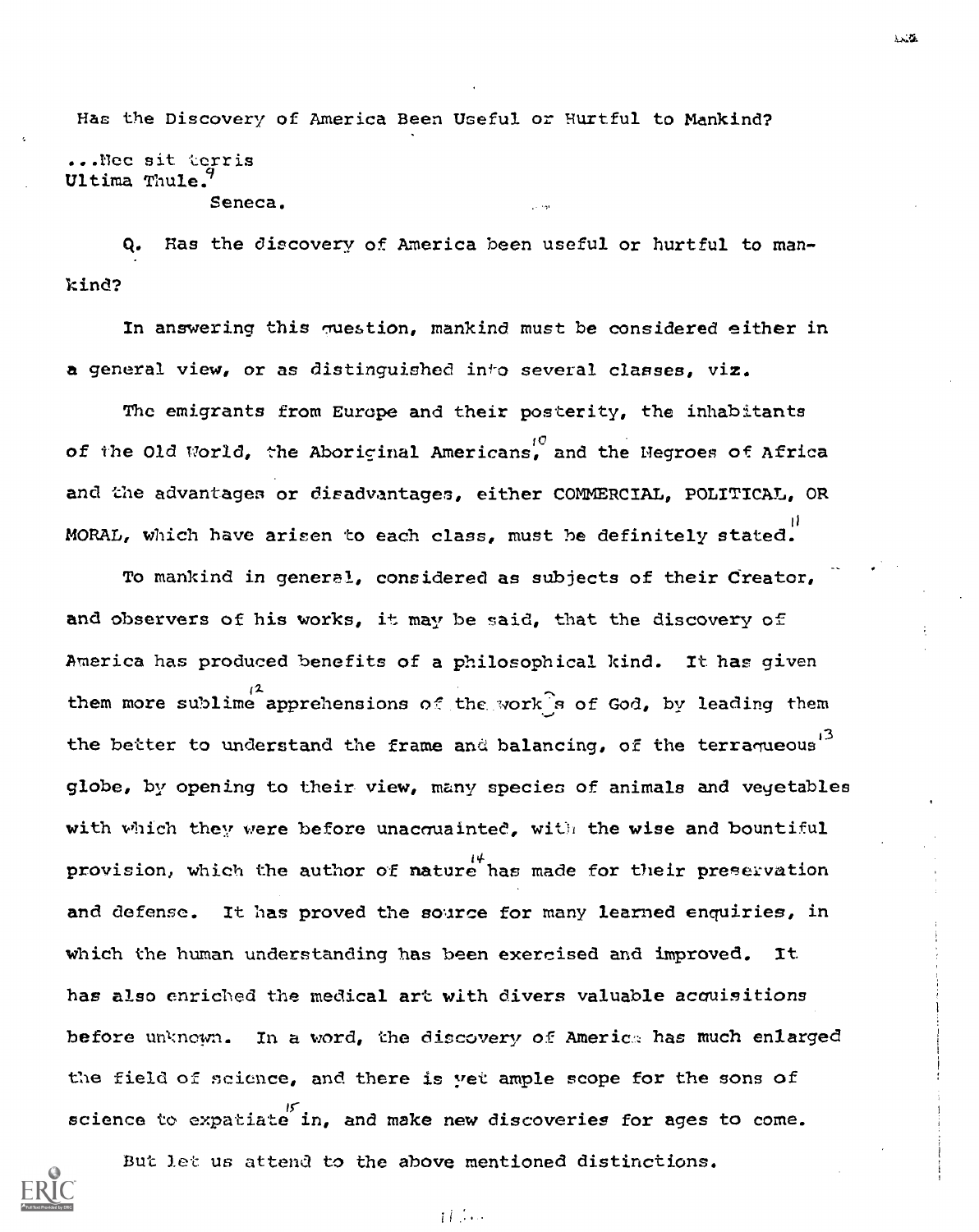7he principal view of the European Emgrants, in comingto America, was to obtain COMMERCIAL ADVANTAGES, and they have in a great degree been successful. In South America, the Spaniards and Portuguese have found immense mines of gold, silver and diamonds, with which they have greatly enriched themselves. In the islands and on some parts of the Continent, the English, French and Dutch have raised great fortunes by the culture of sugars, indigo, coffee, etc. and by the exportation of these, and various other natural productions, with which these fertile regions abound.

On the Northern Continent the English Colonists have derived advantages from the furs and fisheries of those immense regions, as well as by the culture of corn, rice, tobacco, etc. the breeding of cattle, and the manufacture of iron.

It has been supposed that the trade in lumber has been greatly serviceable to the Northern Colonies, but excepting that which is cut and drawn in the winter: the lumber trade has been rather a damage, as the spring, which on account of the swelling of the rivers is the proper time for sawing boards, is also the time for inclosing and preparing the fields for seed, the benefit arising from which, far exceeds that from the exportation of lumber. Since 1775, it has been found by experience that the stopping of the lumber trade, has driven the people to the cultivation of their lands, which has much improved their substance and rendered the necessaries of life more plenty. Wherever the lumber trade is followed to the exclusion of the husbandry,  $\mathcal{B}$ . the people are more dependent for their living, and more depraved in heir morals, than where husbandry is the principal employment.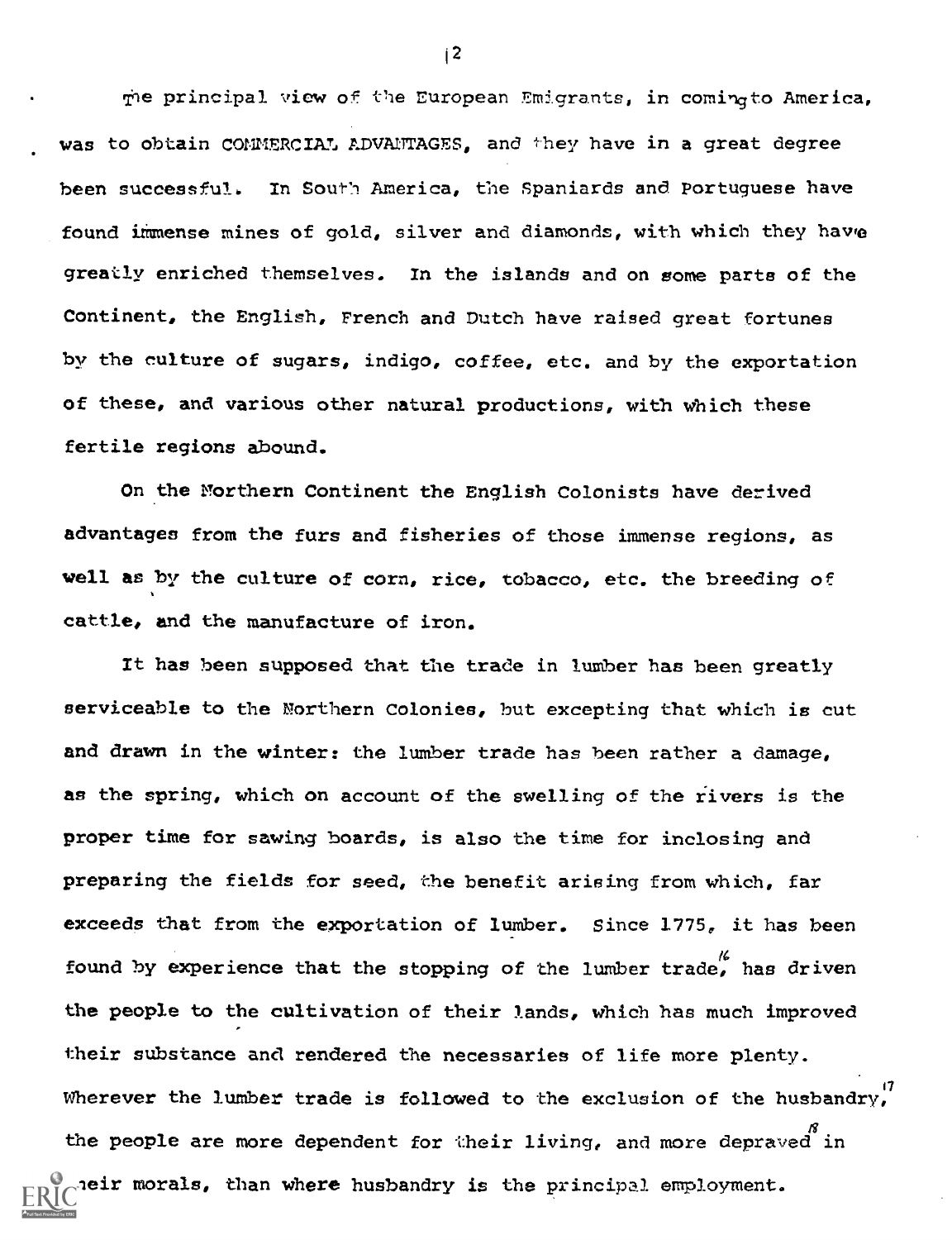The trade of America har been intimately connected with that of Europe. All the productions of America, have brought Commercial Advantages into the hands of the Europeans. The fisheries, the furs, the sugars, the tobacco, the indigo, the corn of the new world, have filled the European markets; and the gold and silver drawn from the mines of America, have circulated through Europe, and rendered those precious metals more common and easy to be procured. In some instances perhaps, these treasures have been misapplied. Charles 5th, by the assistance of his American revenue, extinguished the last gleam of liberty in Castile. Burgundy fell under the weight of the same power, in the hands of Philip 2nd. The kingdom of Spain has been drained of inhabitants and its cultivation and manufactures greatly impaired, by means of its connection with America, but the other maritime hations<sup>20</sup> of Europe have enriched themselves thereby, America has been a market for every species of European manufacture or production, and, by the influence which the European governments have had over their American colonies, the advantages of this trade have been made to center in Europe, so that though the American planter has been growing rich by cultivating and exporting the productions of the New World, the European merchant, guarded by the laws of his country, has drawn that additional wealth into his own coffers, which the American might have accumulated, if his commerce had not been under such restrictions.  $2^{2/3}$ 

By means of the American commerce and naval stores, the fleets of Europe have been immensely increased, and the naval species of defense

has been so vastly improved as even to decide the superiority of nations.

 $\frac{1}{2}$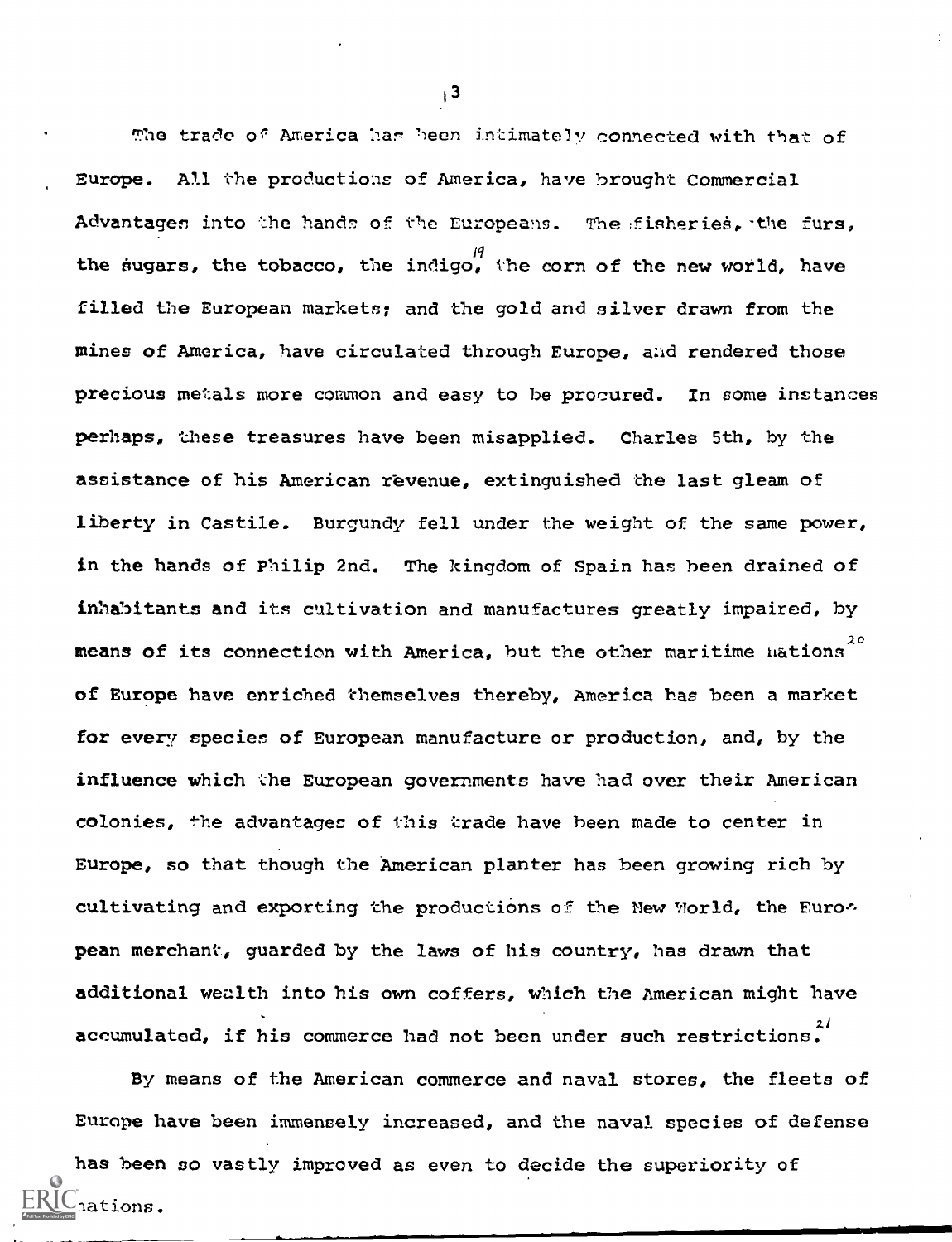The trade on the western side of America has not proved so extensively advantageous as on the eastern. One or two ships only passing annually, between the Arian islands and the new continent.

14

With respect to POLITICAL advantages or disadvantages --- It must be acknowledged that the European emigrants carried the Laws, Customs, Manners and Prejudices of their native countries with them. The  $\frac{1}{2}$ Spaniards translated Despotism and the Inquisition and both they and the French carried their Monastic Institutions inte the new World, where Liberty and Population ought to have been the principal objects of their care. The English inhabitants OF the Northern Continent, though nubject to the charge of transporting their European prejudices have enjoyed more freedom by their early and effectual attention to the establishment of schools and Seminaries. Literature has been diffused, prejudices eradicated and exploded; just ideas of Law, Liberty and Government established, and a watchful jealousy maintained  $1.4$   $1.7$  over the encroachments of arbitrary power; and the attempts to enforce it have been nobly, perseveringly and successfully repelled. They owe, we are the however, much of their late success to the seasonable and well directed interposition of the Arms of France.

The door of Liberty being opened, and the attempts to shut it defeated, it will he wide enough to receive all who for succeeding generations may seek an Assylum on these Western shores. The best part of the American Terra Firma, is yet not only uncultivated, but unappropriated. If it should be granted in large tracts, to private personn it may of them be purchased at such easy rates as will invite nigrants from every part of Europe.

1 a≰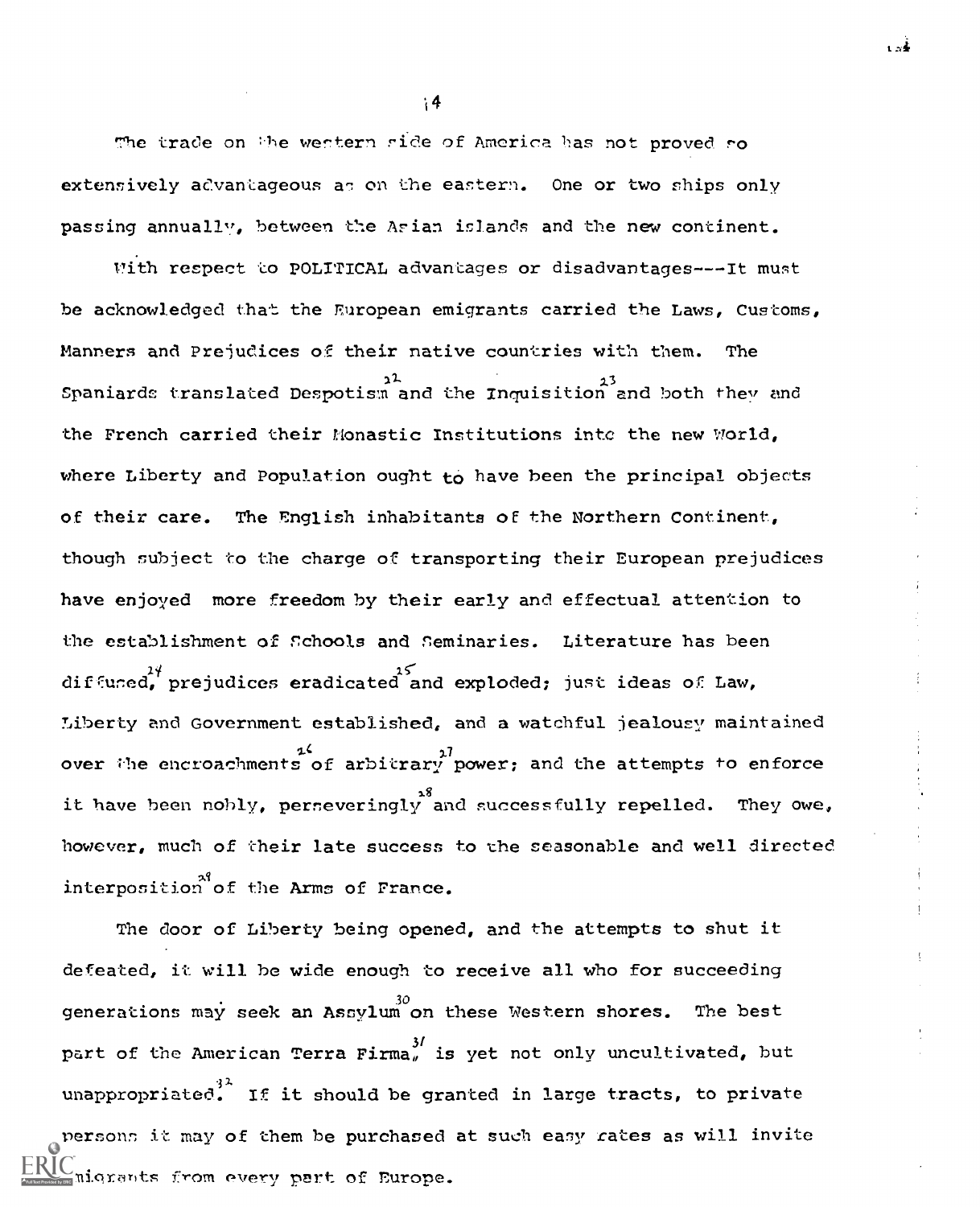The transition from political to MORAL advantages is natural and easy...Literature and Liberty have a vast influence ir forming men to 33 rational religion and good manners. This influence is felt in the North American States. The mistaken notions of intolerance are exploded. No persecuting sword is drawn against Heretics. No councils thunder their Anathemas. No Inquisition searches Hell for torments. No in-enuality of Sects and Parties is allowed, but the Government favors all eaually whose principles and practice are not destructive of it. In this respect the descendants of the first Emigrants have improved on the principles of their emigration, and have established more fully, that Liberty which was the professed object of their search.

The Catholic air of this climate has an influence even on 36 foreigners. They imbibe the generous spirit of the country and improve their native principle of philanthropy perhaps, to a much greater degree, than if they had remained in Europe.<sup>55</sup>

But what effect have these political and moral advantages, or disadvantages, on the ABORIGINAL AMERICANS?

In the Kingdom of Peru, at the Spanish Invasion there was as fair an opening for the cultivation and improvement of the benovolent principles oE religion as perhaps ever was offered. How easy would it have been by gentle insinuation to have transferred the homage of the Peruvians from the sun to its author; and to have shown them that the reason and ground of their Philanthropy, needed only to be traced up to a higher source. But the sanguinary terrors exhibited by their Concuerers have most effectually prejudiced them against their Religion.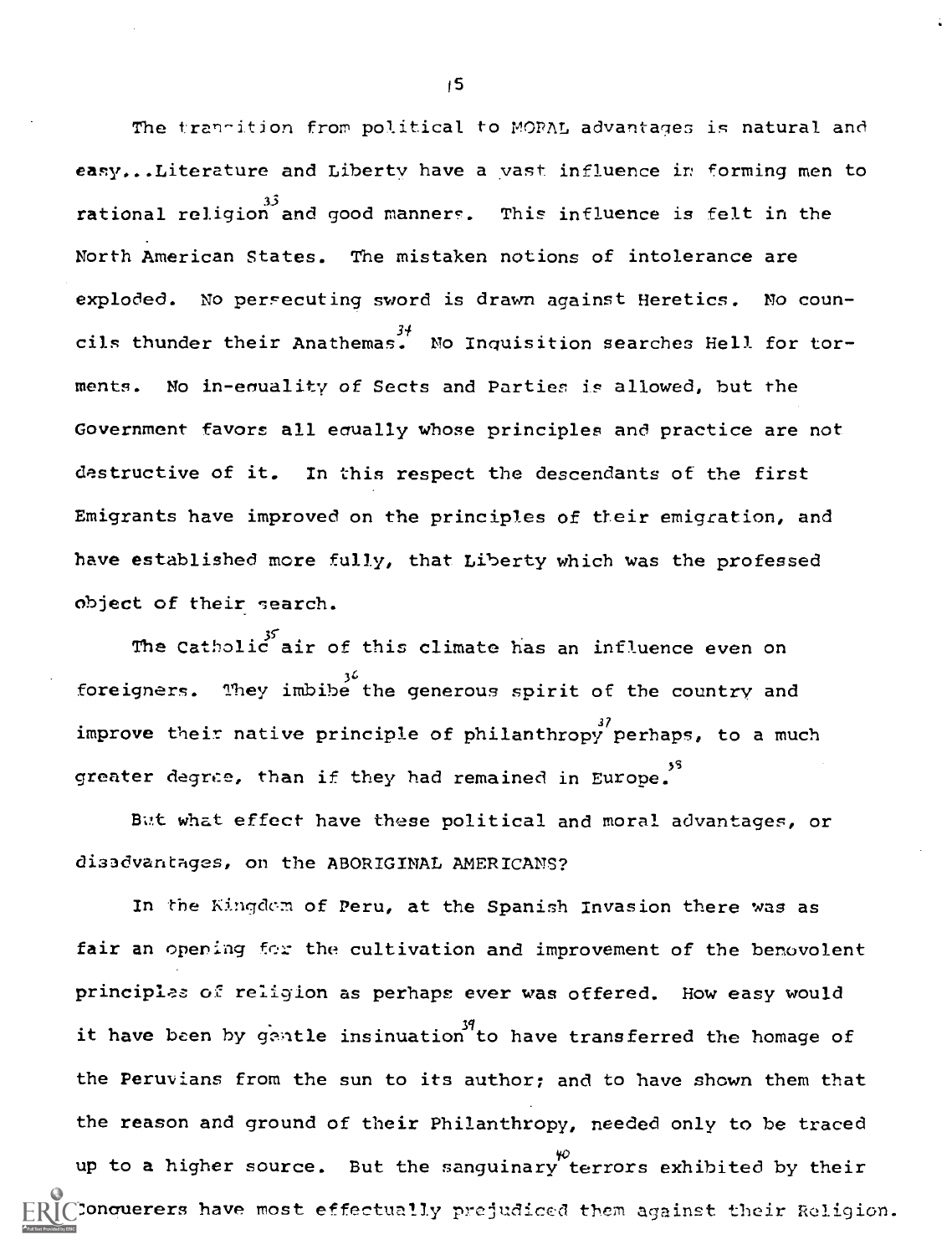Tyranny has in this inctance proved an antidite to superstition.

It was one part of the professed design of settling America, to endeavor the conversion of the natives, and it must not be forgot that some very zealous and well meant endeavours have been used, by men who had neither wealth nor power in view. But it is equally true that the numbers who have been converted from Paganism to the rational worship of the Deity, and a regular practice of morality is not by far equal to those, who have either retained their native superstitions or changed them for some more glittering and refined. The Americans have more fancy than judgment, their ancient prejudices are fixed and inveterate; and they are jealous of the attempts of strangers to remove them; nor are they void of penetration, for while they see diversities of opinions among those who call themselves Christians and some of the more zealous endeavoring to propagate the peculiarities of their respective sects among them, they are ready to say, "Go, Christians, and agree among yourselves what Religion is, before you pretend to teach it to us." $45$ 

The NEGROES OF AFRICA have experienced the most fatal DI2ADVAN-TAGES by the discovery of America. Before that event, they either enjoyed domestic peace, or if taken captive in war, were sacrificed at once at the shrine of victorious despotism. But the AURI SACRA FAMES has changed their fate; the wars which before rarely raged among them have been increased, and the desire of taking victims for Mammon<sup>47</sup> exceeds the horrid thirst of blood. They are destined to be transported to the American islands and linger out a wretched life in servitude. Islands! did I say?--Ah, the American continent, and that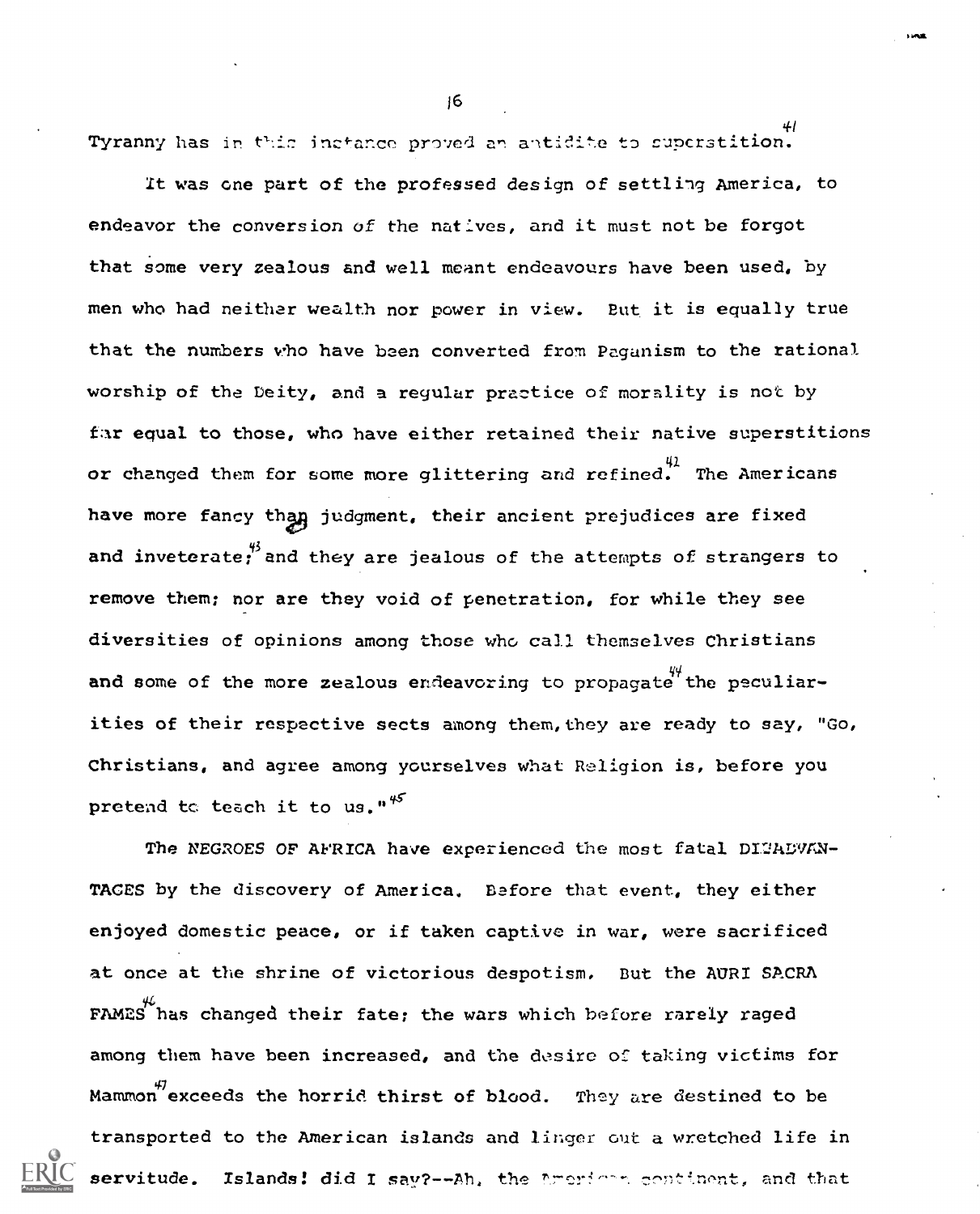part of it, where the love of Liberty has burned with a bright flame, is tinged with the horrid inconsistency of fighting for its own Liberty with one hand, and holding fast its slaves with the other!<sup>48</sup>

How shall these disadvantages be remedied? $4^4$ 

r

Will the Europeans who have tasted the sweets of refined luxury and extensive commerce, forced out of the earth by the labour of the unhappy slaves, permit the restoration of them to their native country, or disallow the future transportation of them? Not so long as the love of gain is such a prevailing principle in the human mind. But has not the American Congress advanced a step in this desirable reformation? Is not the future importation of blacks, by their solemn act prohibited? Let us wait till time and experience shall prove this regulation as politic, as it is just.

Shall we liberate those who are already here? Justice would plead for the measure, but let jus.ice be guided by wisdome and benevolence. The aged slave, who has exhausted his strength in the service of a master, has a natural claim on him, for a support during the remainder of his life; having never been used to provide for himself in his younger years, he is now too old to learn that art; having always been under the restraints of authority, he would scarcely know how to govern himself. Let these therefore experience the lenity of a gradual release from their labours, but let the hand which has upheld them all along, not be allowed to withdraw its support from their infirm old age. Let the young and vigorous be indulged with the prospect of freedom, at a certain age, but let care  $\text{IC}_2$  taken that this freeded dock mot planor them into licentiousness.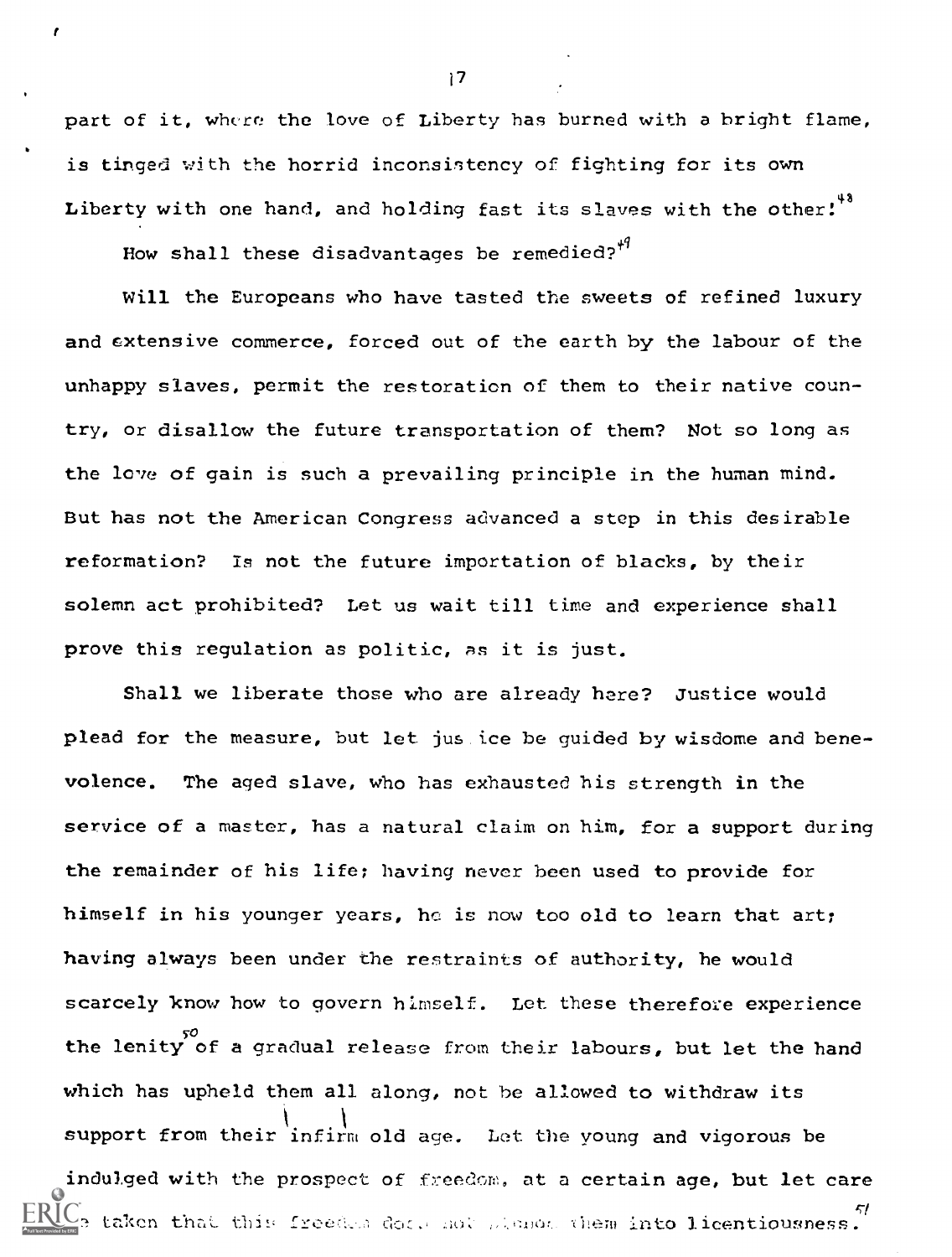Let there be not only wages, but rewards for industry, and let the return to slavery be the sanction of these laws, whosedirect end is the preservation of their liberty, and their morals. By some indul gence of their native inclinations, to mirth and festivity on proper occasions, their labours might be so sweetened, that they might never have reason to complain of their transportation from another country, and even in time their posterity, might lose the rememberance of it.

What shall be done to civilize and improve the morals of the SAVACE AMERICANS?

If we are to judge from experience, a plan similar to that adopted by the Jesuits in Paraguay bids the fairest for success. Nothing can contribute more to this desirable event, than a persuasion in the minds of the Savages that those who attempt it have no sinister views but are solely intent on their benefit. This must not be endeavored by requiring an implicit deference to sublime and mysterious Dogmas, but by a simple appeal to their understanding, and to the – sense they have of their own happiness. For want of such a conduct much well meant zeal has been misplaced, and some charatible funds misapplied.

Next to the design of erecting them into an independent and civilized community, which these Fathers have proved to be practicable, perhaps the mode adopted by some French Missionaries deserves regard, viz., to conform to their manners and follow them in their peregrinations through the wilderness with the benevolent intention of instilling principles of religion into their minds. The Savages are always pleased with the confermity of other people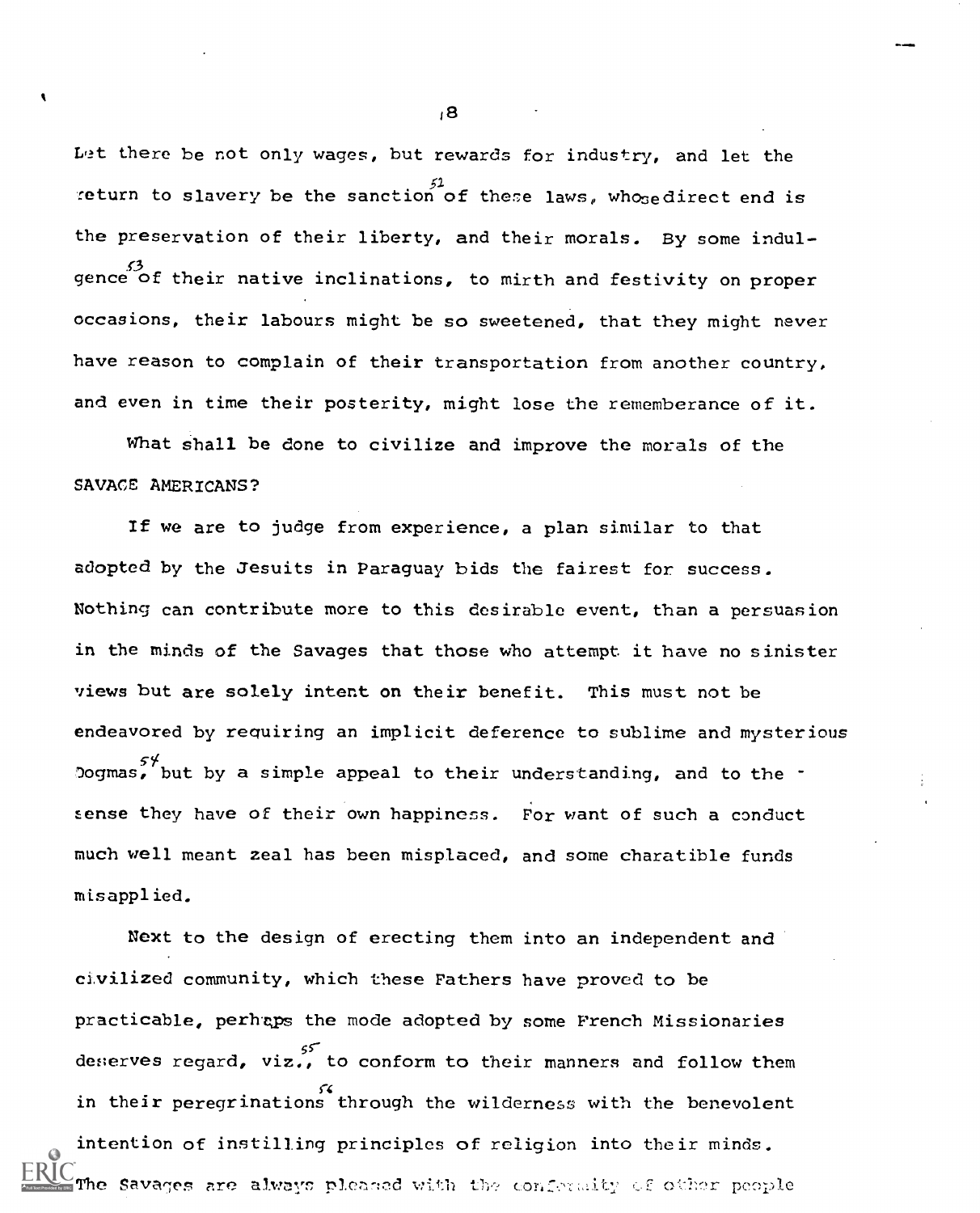$57$ to their language and customs, but this requires a peculiar constitution both of body and mind.

A third method which has been attempted is the educating their children and fitting them for the work of teaching their countrymen. The attempts to introduce this method among the tribes on the Northern Continent, who have room to expatiate and connect themselves with distant nations, have not been found so successful as, on some small Islands near the coast where they are circumscribed within nature's limits, and can be under the control of persons of a superior character. Civilization is such a perpetual restraint on the native genius of the American, that he takes the first opportunity to throw it off and return to a savage life.

 $\omega$  and  $\omega$ 

. ئ.

Of all the mthods of instructing them, that of a formal harrangue with the assistance of an interpreter, is the most tedious and undesirable. The Americans indeed are fond of speeches, but abstract truths delivered at second hand do not affect them much. A serise of decency (which they always observe in their councils) will induce them to listen with some degree of attention, but such discources, generally make but a light impressions. Whatever be the manner, the greatest care should be taken with regard to the matter of their 2- instruction. No party notions, no dubious or uncertain niceties, however sanctified by antiquity or human authority; no European prejudices or subjection to European princes, states and prelates should ever be propagated among savages. The pure original principles of rational and real religion should be propounded to them and their interest shown in receiving them. Such historical facts as tend to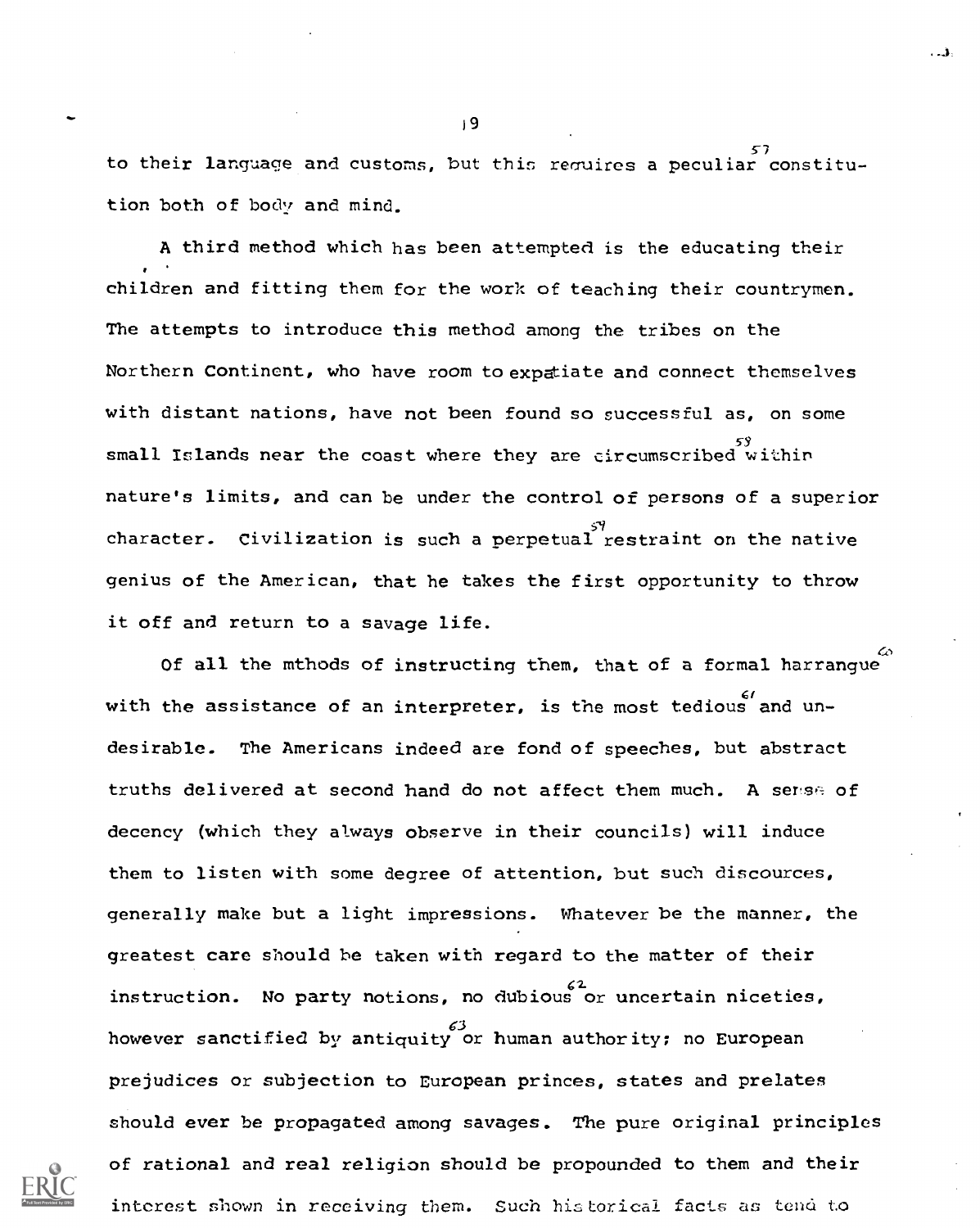illustrate these principles and engage the attention of the mend to them, may at proper seasons be introduced, this will beget in them a  $\zeta \psi$  the  $\zeta$ regard to worthy characters, and a particular veneration for the grandest and purest character that ever appeared in human form. hbove all, care should be taken not to inculcate a notion of the partiality of the Deity, towards any particular societies or nations of mankind, but his universal providence, and equal care, his invariable regard to virtue and disapprobation of vice, will be found to be the best basis of religion and philanthropy.

How shall foreigners cultivate the advantages arising from their commercial intercourse with America?

By the same means that a merchant would endeavor to gain the favor of his customers; not by keeping dogs to bark at and bitethem, but by using them with politeness, moderation, and equity; by extending to American ships in their ports the same privileges with those of other nations; by not interrupting the Passage of the ocean, but levaing commerce free and unshackled, and destroying Monopolies.

Perhaps the trade between Acapulco and Manila might be improved, by admitting the North American merchants to the Fair of La Vera Cruz, to purchase Asiatic commodities, and introduce into Mexico the corn 68 and fish of North America.

Those European Powers who still have dominions in America, should learn from the fatal example of Britain that the silken rein is better than the iron rod to govern defiant territories. Mankind by transmigrating into and peopling other Countries acquire ideas of Liberty and Independence and their own importance which homebred jealousy will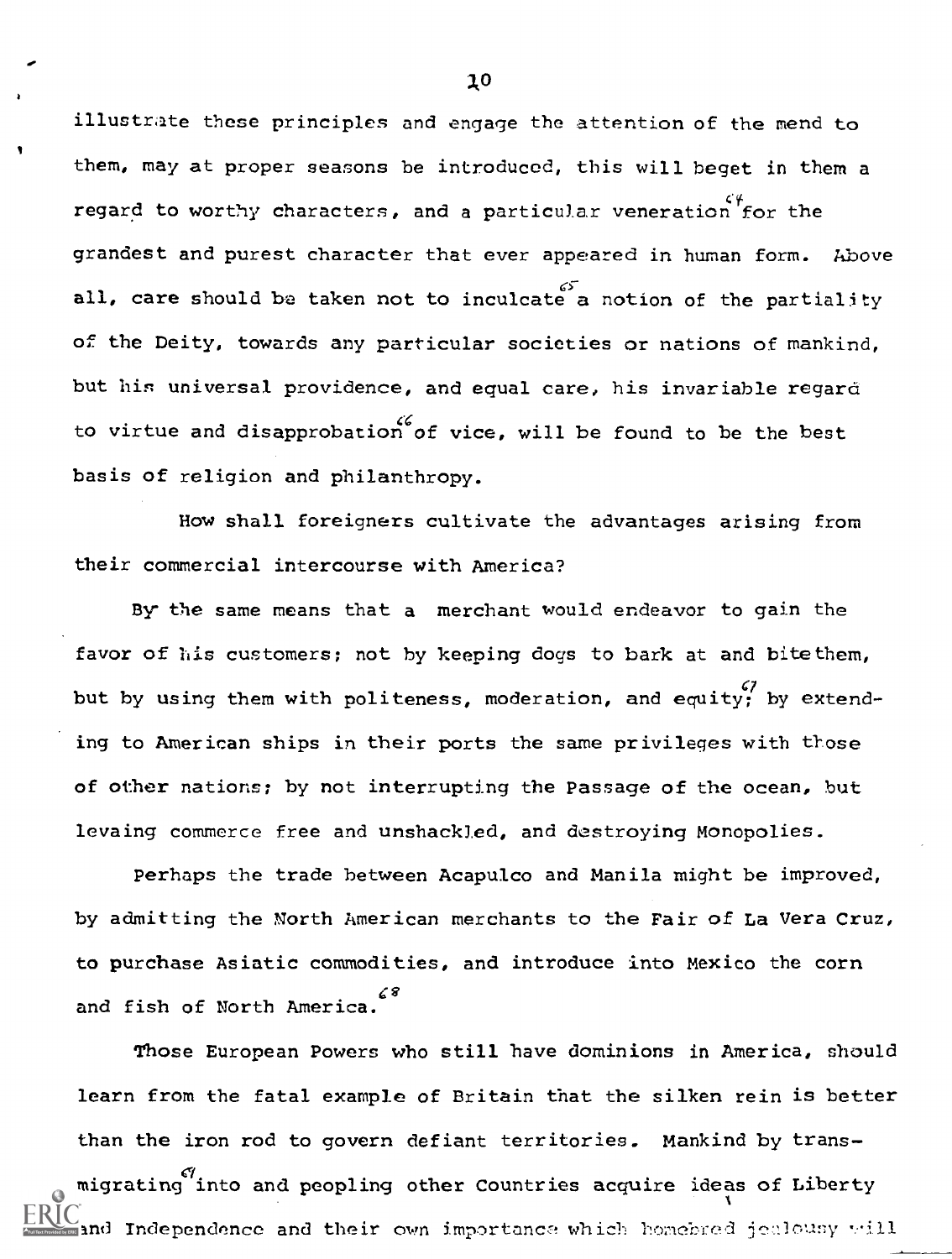in vain endeavor to restrain, and the more and heavier restraints they impose, the more violent will be the struggle to regain that Liberty which is the gift of nature, especially if a sufficiencey of riches and a thorough knowledge of the rights and interests of mankind are called to its aid.

Finally how shall the European Emigrant secure and perpetuate<sup>7/</sup> the Advantages derived from his settlement in the New World. Let him breed his Son to a love of Knowledge and Virtue; Let him be taught the value and importance of preserving the first limits between native Liberty and delegated Authority. Let him learn to be governed by Rulers of his own choosing and approving and always to submit to the winion and advice of the majority of his Brethern except in matters of Conscience; let him learn that to keep his sword ready furbished and fit for war is the best method to preserve peace and keep enemies at a distance; let him learn to regard all mankind as Brethren, and to embrace a Turk, a Jew, or an Indian equally with a Christian...In fine let him learn that America is designed as the Assylum of Liberty, the Garden of Philanthropy, the Threatre of Virtue, the Temple of Science, and the Seat of Elysium.  $\frac{7^3}{1000}$ If there is Enthusiasm in the Idea, it is such Enthusiasm as will impel to the exercise of benevolence and contribute to make that in some degree real which is the object of its Wish...If it is a dream, Heaven grant that I may never awake from it.

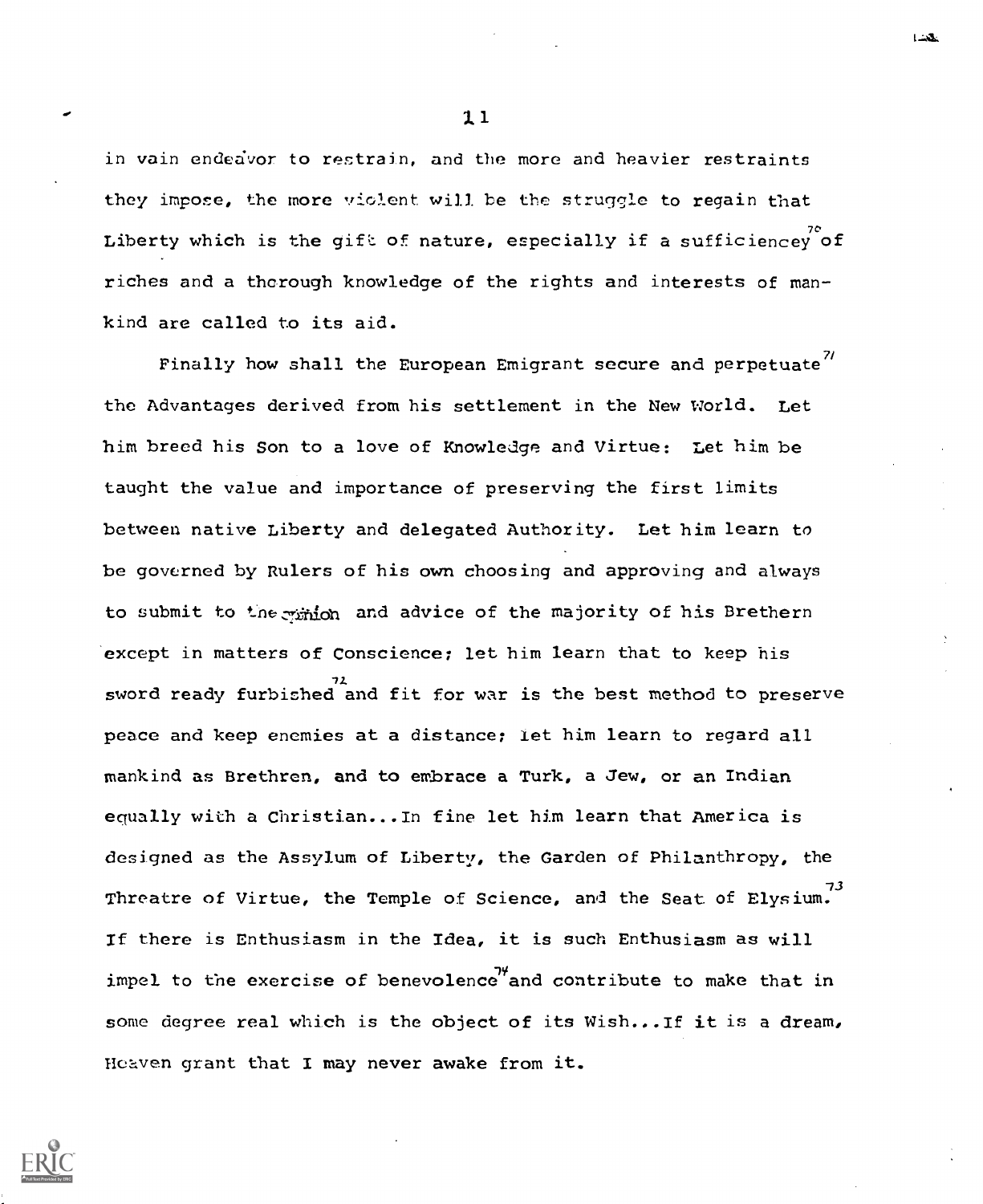# Advantages/Disadvantages

| GROUPS                                        | CONERCIAL | POLITICAL | <b>IEORAL</b> |
|-----------------------------------------------|-----------|-----------|---------------|
| Aboriginal<br>Americans                       |           |           |               |
| Negroes from<br>Africa                        |           |           |               |
| Inmigrants from<br>Europe                     |           |           |               |
| $\mathbf{v}$<br>Those who stayed<br>in Europe |           |           |               |



 $\bar{\mathbf{z}}$ 

I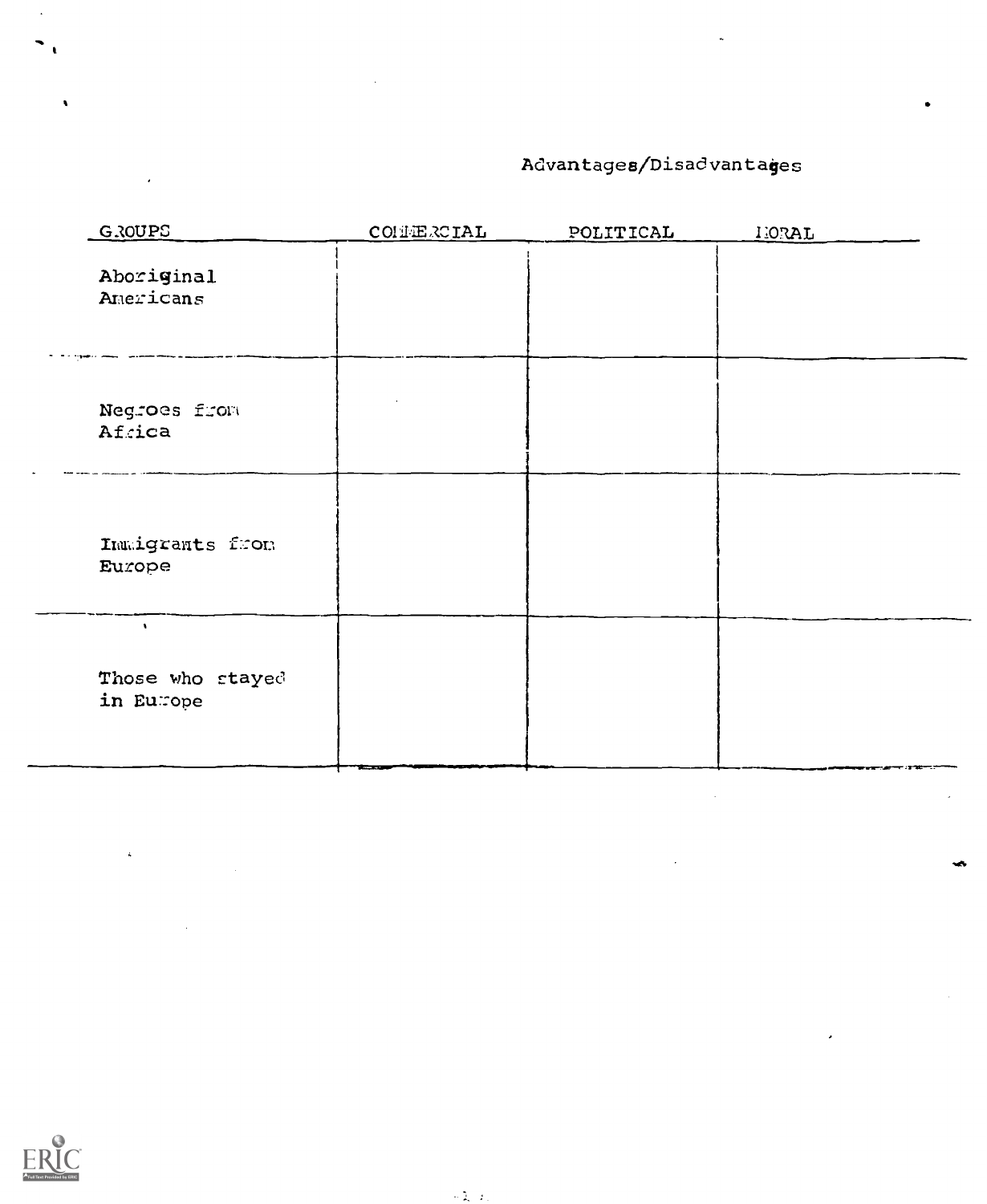- 1. The following essay was used in several schools in Illinois and Massachusetts in the fall of 1972. The results were reported by the teachers involved at the annual meeting of the National Council for the Social Studies in Boston, November, 1972, in a session chaired by Professor William A. Peters, director of the Education Center at Saint Xavier College, Chicago. The teachers and schools involved were Mr. G. Galin Berrier, of Forest View High School, Arlington Heights, Illinois; Ms. Gail Bial, of Roosevelt Junior High School, Bellwood, Illinois; Mr. Ronald Kalicki, of Hamilton-Wenham Regional High School, Wenham, Massachusetts; and Ms. Shirley Mantlo, of Fenger High School, Chicago.
- 2. The best discussion of the contest is found in Durand Echeverria, Mirage in the West: A History of the French Image of American Society to 1815 (Princeton: Princeton University Press, 1957), passim.

Condorcet's

- 3. The essay has been translated and reprinted by Professor Echeverria, in the William and Mary Quarterly, XXV (January, 1968), 85-108. Robert R. Palmer also cites two Scandinavian essays answering the question, published in Copenhagen, 1785, and Upsala, 1802. The Age of the Democratic Revolution: The Challenge (Princeton: Princeton University Press, 1959), 258. m. - 26.
- 4. It is difficult to find a convenient discussion of Raynal or his book in English. The best discussion I have found is in John Morley, Diderot and the Encyclopediasts, (London: Chapman and Hall, 1878). A briefer but more convenient source is the introduction to Was America A Mistake? edited by Henry Steele Commager and Elmo Giordanetti (New York: Harper & Row, 1967), 12-16 and passim.
- 5. These theories are discussed, and interesting selections from the relevant writings are reprinted, in Was America A Mistake? , mentioned in the note above. Remember that Thomas Jefferson composed his Notes on the State of Virginia (1787) in rebuttal to these views.
- 6. See Echeverria, Mirage in the West, esp. p. 77.
- 7. "The reader of Belknap will find in his work more general ideas and more strength of thought than are to be met with in other American historians even to the present day." Alexis de Tocqueville, Democracy in America, edited by Phillips Bradley (New

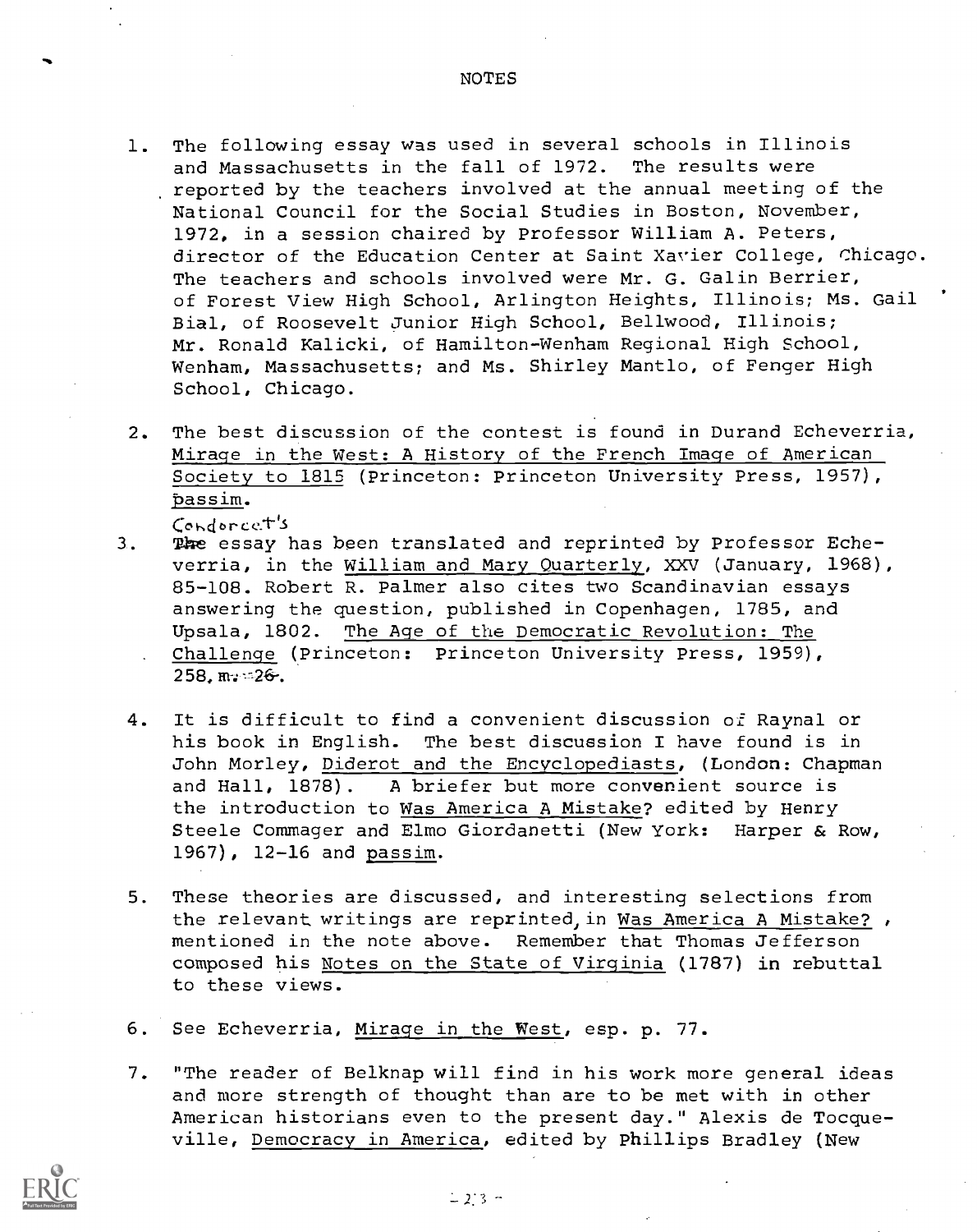- York: Vintage, 1945), II, 367.
- 8. Edited with a new introduction by John Kirtland Wright (New York and London: Johnson Reprint Corp., 1970). The Sources of science, 88.
- 9. . "Nor shall Thule be the end of the world." Thule was the last island known to the ancient world, perhaps Iceland. The meaning is that there were lands beyond. The quotation is common in ancient authors, Vergil also uses it.
- 10. Aboriginal Americans--Indians, aboriginal means native.
- 11. Note the organization of the essay as indicated in this paragraph. You may want to keep score on the advantages and disadvantages as indicated on the cart.
- 12. sublime--majestic
- 13. terraqueous-consisting of both land and water
- 14. author of nature--an Enlightenment designation for God
- 15. expatiate in--enlarge upon
- 16. The export of lumber from America to England was disrupted by the American Revolution.
- 17. husbandry--farming
- 18. depraved--corrupt
- 19. indigo--a plant used for a purple dye
- 20. maritime nations--nations with navies
- 21. Note that this paragraph contains a basic criticism of the doctrine of mercantilism.
- 22. Despotism--rule by a tyrant
- 23. Inquisition--an agency of the church to search for and punish heretics
- 24. diffused--spread about
- 25. eradicated--torn out by the roots
- 26. encroachments--moving in
- 27. arbitrary--unreasonable. The reference is to England. The American Revolution was caused by England's attempts to

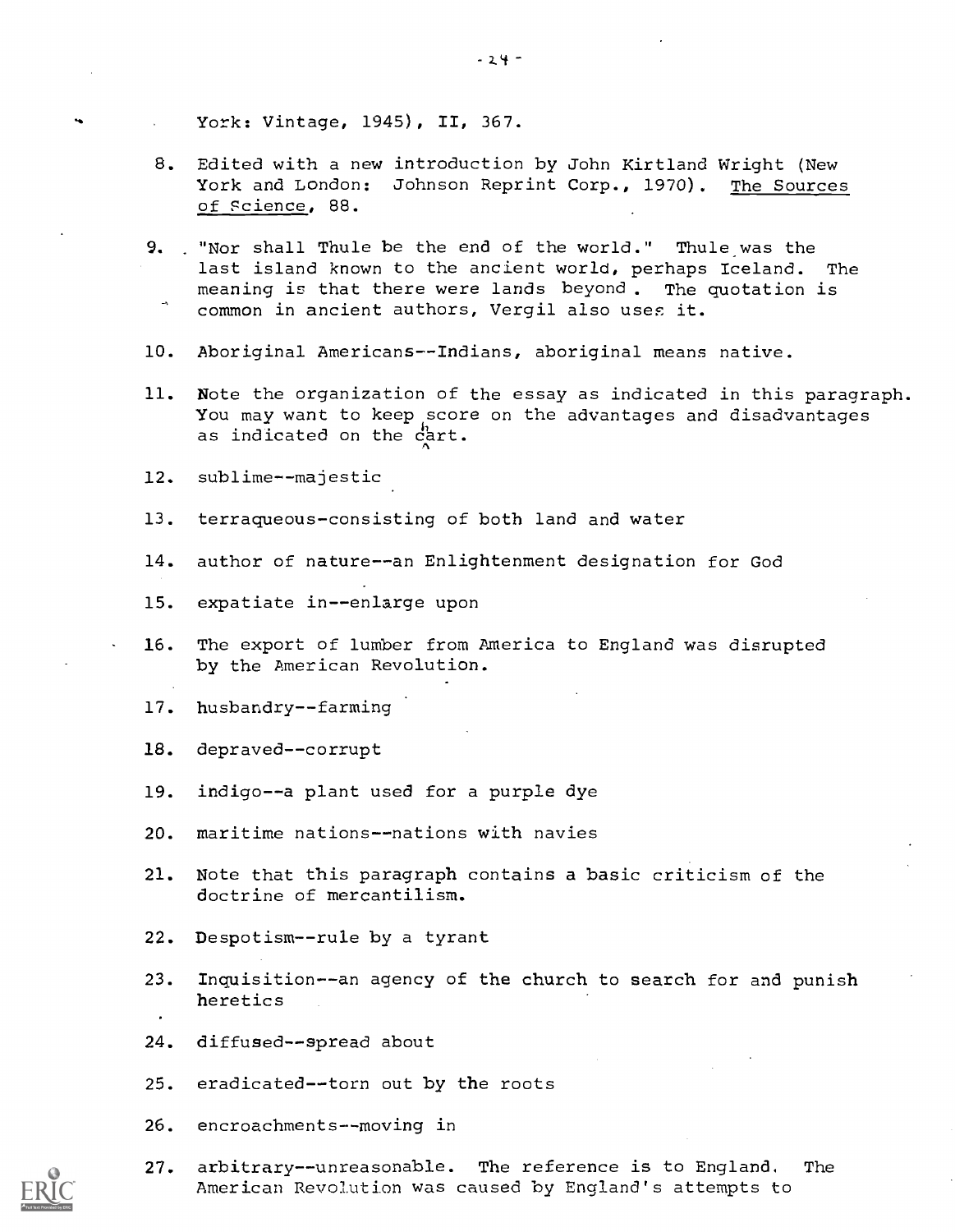$-25 -$ 

govern the colonies unreasonably.

- 28. perseveringly--refusing to give up
- 29. interposition--to come between. The reference is to the French .help given to the Americans during the American Revolution.
- 30. Assylum--place of safety
- 31. Terra Firma<sub>tland</sub>, solid ground
- 32. unappropriated--not given to anyone
- 33. rational religion--religion based on reason or morality rather than specific theology
- 34. Anathemas--curses
- 35. Catholic--all inclusive. It does not refer to Roman Catholic.
- 36. imbibe--to take in
- 37. philanthropy--love of mankind, desire to help
- 38. Belknap seems to be implying that unlike commerce, men must come to America to gain any political benefit. Note that this was written before the French Revolution.
- 39. insinuation--hints or suggestions
- 40. sanguinary--bloody
- 41. This statement indicates Belknap's prejudice against Roman Catholicism. He is saying that the tyranny of the Spanish Conquistadores made it difficult for the Indians to accept Roman Catholicism.
- 42. "Some more glittering and refined"--Again the reference is to the "superstitions" of the Roman Catholics.
- 43. inveterate--firmly established
- 44. propagate--spread
- 45. This is a recurring theme in Belknap's sermons. He emphasized morality rather than theology in his preaching.
- 46. auri sacra fames--Another quotation form ancient authors, in this case Vergil. It means the accursed hunger for gold.



47. Mammon--the false god of wealth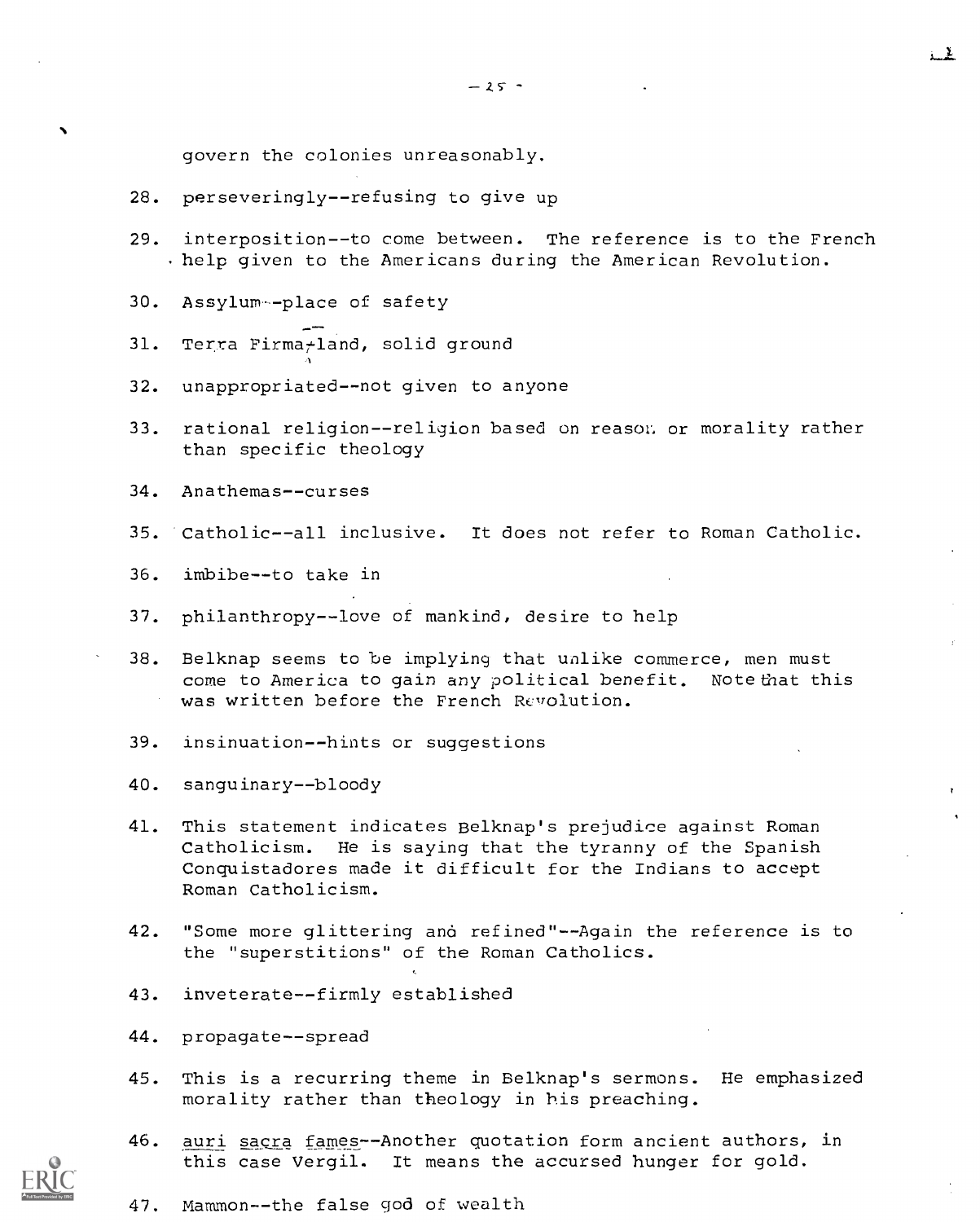- 48. In this exclamation, Belknap dramatically points to the burden of American history.
- 49. Note that this is a transitional paragraph. The author is moving to the second point of Raynal's question
- .50. lenity--mildness
- 51. licentiousness--immorality
- 52. sanction--support
- '53. indulgence--giving into
- 54. Dogmas--beliefs, doctrines
- 55. viz.--namely, that is '
- 56. peregrinations--travels
- 57. peculiar--special
- 58. circumscribed--confined
- 59. perpetual--everlasting, permanent
- 60. harrangue--a long blustering speech
- 61. tedious--boring
- 62. dubious--doubtful
- 63. antiquity--old age, ancient times
- 64. veneration--worship
- 65. inculcate--teach
- 66. disapprobation--dislike
- 67. equity--fairness
- 68. Belknap is suggesting that Spain admit American traders into Mexico to purchase goods from the Orient. Manila, Acapulco, and Vera Cruz were all important commercial centers in the Spanish empire.
- 69. transmigrating--moving
- 70. a sufficiency of--enough
- 71. perpetuate--to continue. Note that Belknap is here proceeding to the third portion of Raynal's question. The entire para-